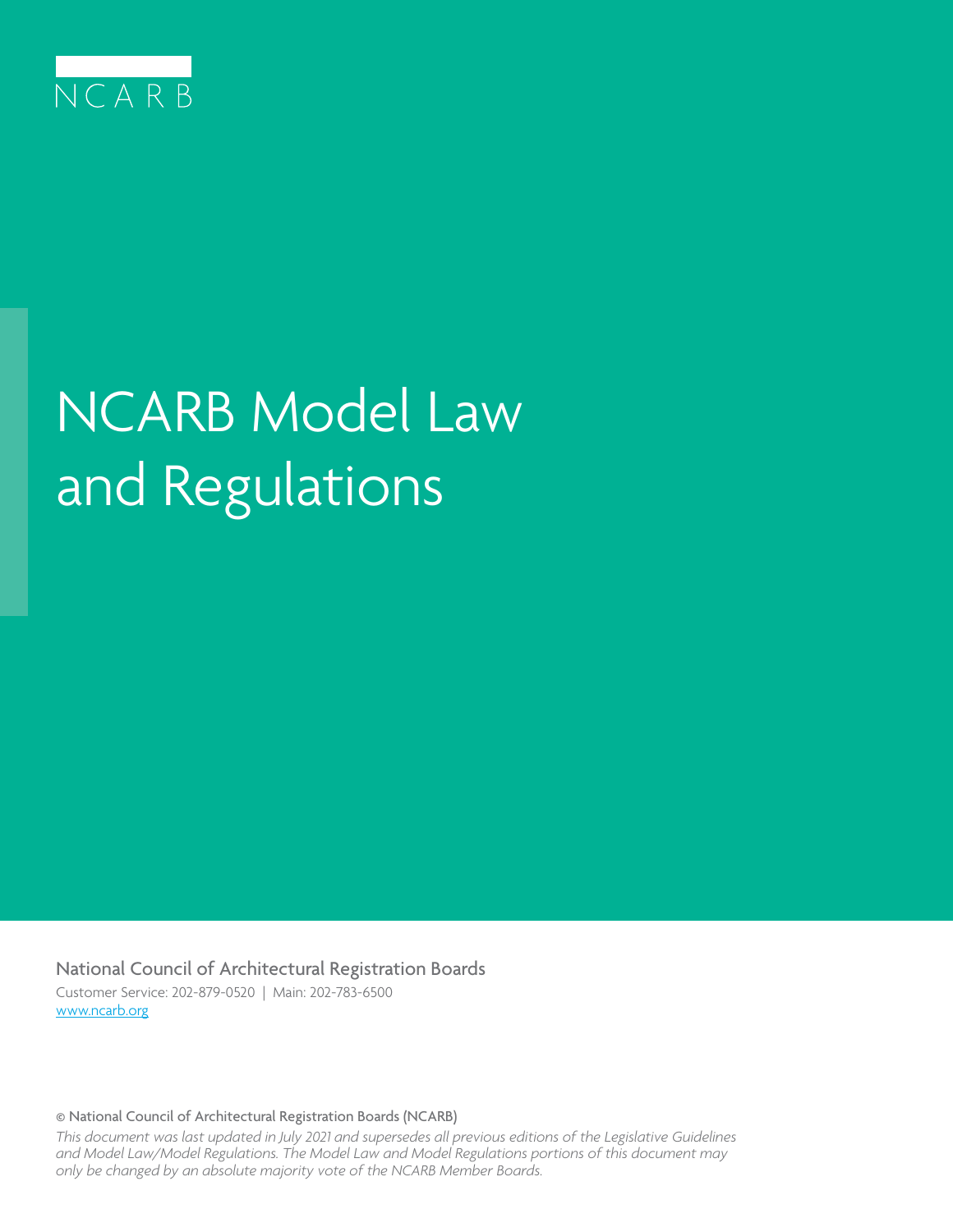

## **NCARB Model Law and Regulations**

## **Table of Contents**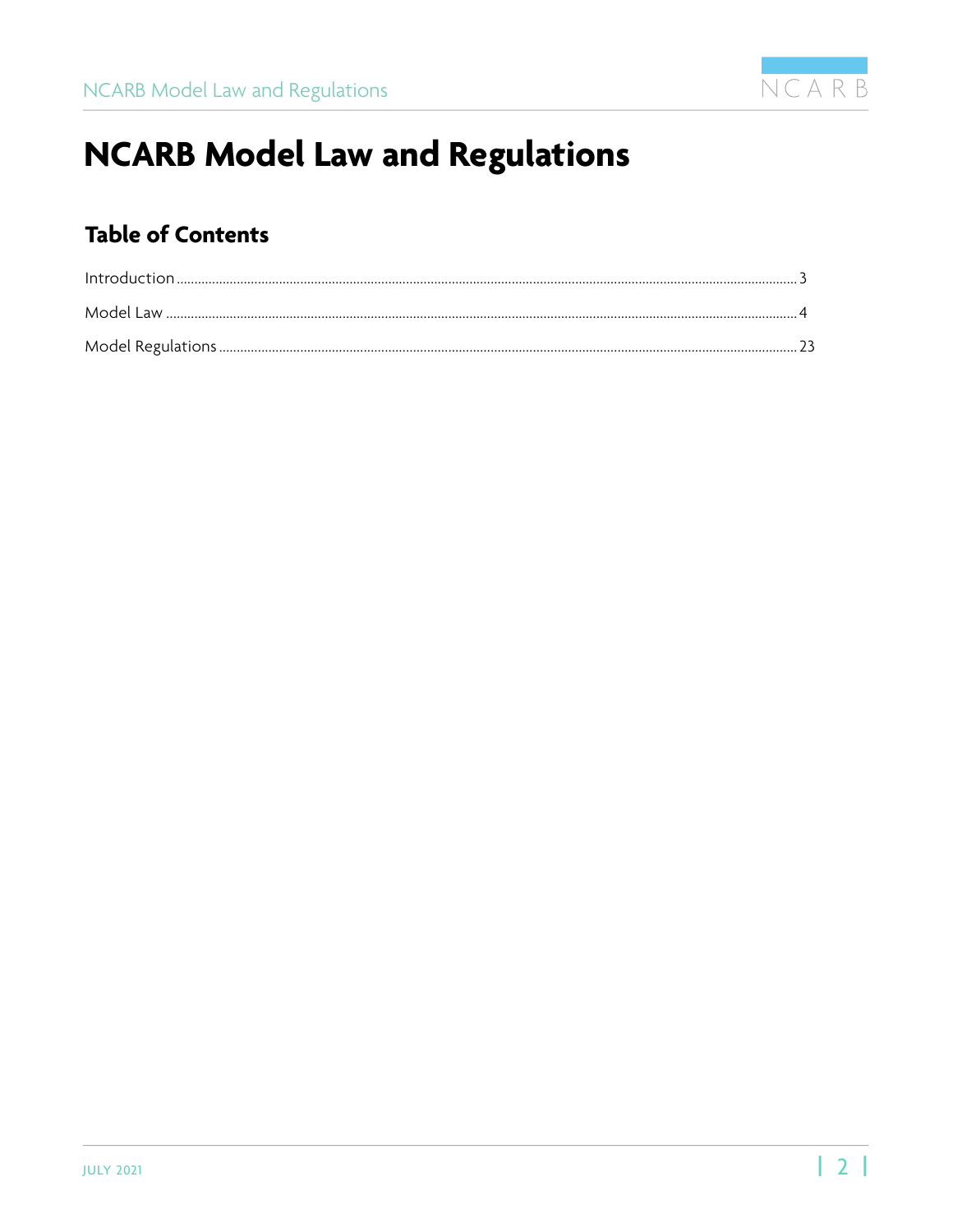

#### <span id="page-2-0"></span>**INTRODUCTION**

First developed in 1970, the *NCARB Model Law and Regulations* serves as a guide containing draft statutory and regulatory language for use by NCARB's Member Boards as they carry out their mission to protect the public by regulating the practice of architecture.

When originally adopted, the document was designed to provide guidelines for legislation in areas agreed upon by NCARB's membership as ideal uniform standards for each U.S. jurisdiction. Over time, the guidelines were modified in a piecemeal fashion to address additional areas and provide updated draft language at the request of its members.

In 2016, NCARB began a holistic review and refresh of the existing *NCARB Model Law and Regulations,* for the purposes of modernizing the document and providing a more relevant, useful tool for its members. The current version serves as a national model for architectural regulation and offers a resource for jurisdictions to adapt and adopt as they update their practice acts and regulatory framework.

The *NCARB Model Law and Regulations* is designed to follow best practices and includes three elements:

- Model Law—Provides a broad framework of the various authorities an architectural licensing board should be granted by its jurisdictional legislature through statutory language.
- Model Regulations—Offers detailed language outlining rules for implementation of the authority and responsibilities granted to the board.
- Commentary—Explains the intent of the of the model laws and/or regulations and notes areas of personalization for jurisdictions.

The document reflects language and model programs that will most effectively protect the public health, safety, and welfare related to the contemporary practice of architecture, while also providing uniform standards that encourage professional mobility.

Because the *NCARB Model Law and Regulations* recognizes each jurisdiction's constitutional authority to determine the appropriate level of protection for its citizens, not all areas will be—or are expected to be—adopted by all U.S. architectural licensing boards. Instead, the document is designed to be a resource that provides a national model that assists boards in navigating challenging areas of architectural regulation, offers consistent licensing and regulatory standards, is easily adapted to fit the diverse needs of NCARB's individual members, and will serve as the foundation for future enhancements to the reasonable regulation of the profession.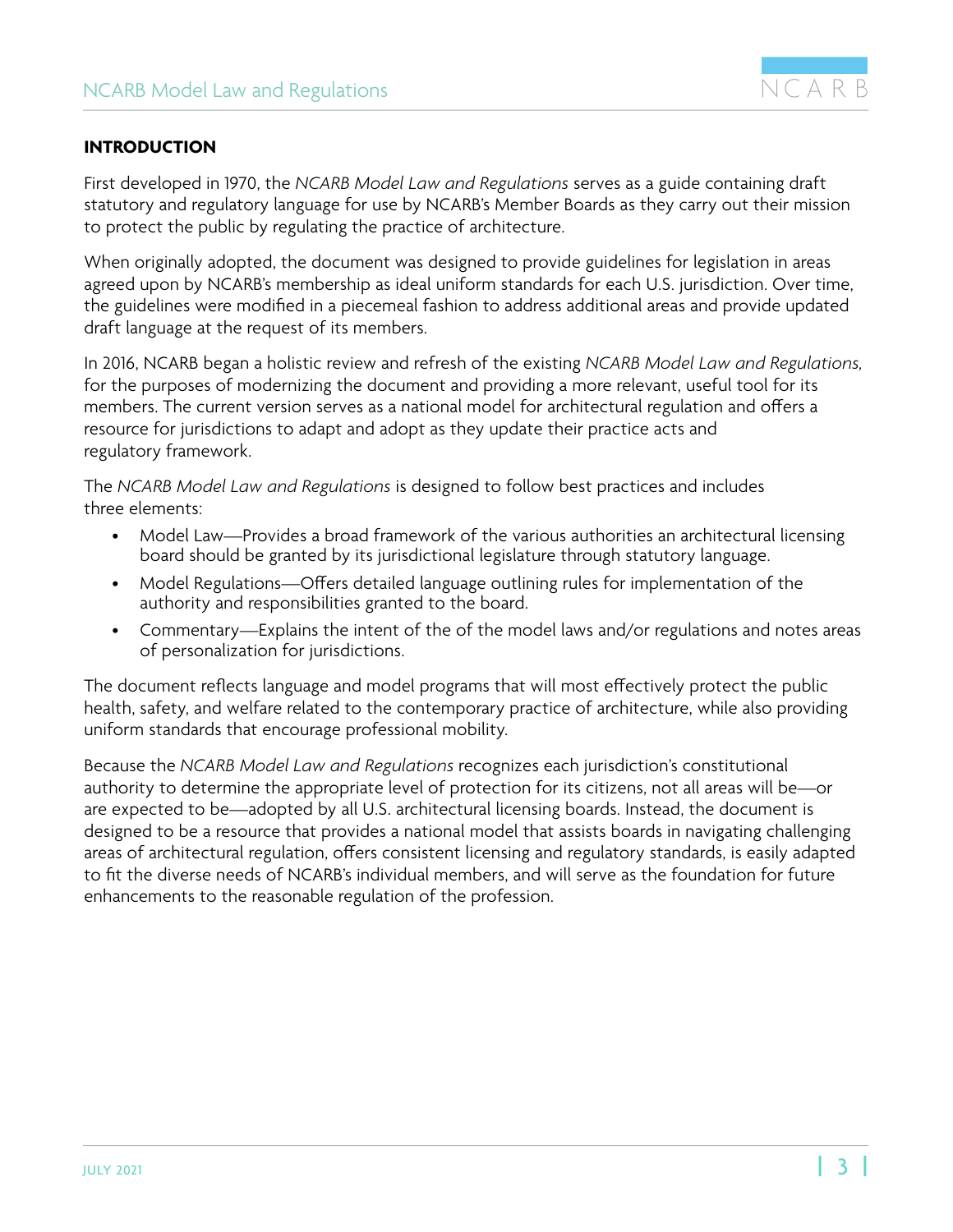

## <span id="page-3-0"></span>**Model Law**

## **Table of Contents**

| Section 104. Activities and Individuals Excluded from the Practice of Architecture 8 |  |
|--------------------------------------------------------------------------------------|--|
|                                                                                      |  |
|                                                                                      |  |
|                                                                                      |  |
|                                                                                      |  |
|                                                                                      |  |
|                                                                                      |  |
|                                                                                      |  |
|                                                                                      |  |
|                                                                                      |  |
|                                                                                      |  |
|                                                                                      |  |
|                                                                                      |  |
|                                                                                      |  |
|                                                                                      |  |
|                                                                                      |  |
|                                                                                      |  |
|                                                                                      |  |
|                                                                                      |  |
|                                                                                      |  |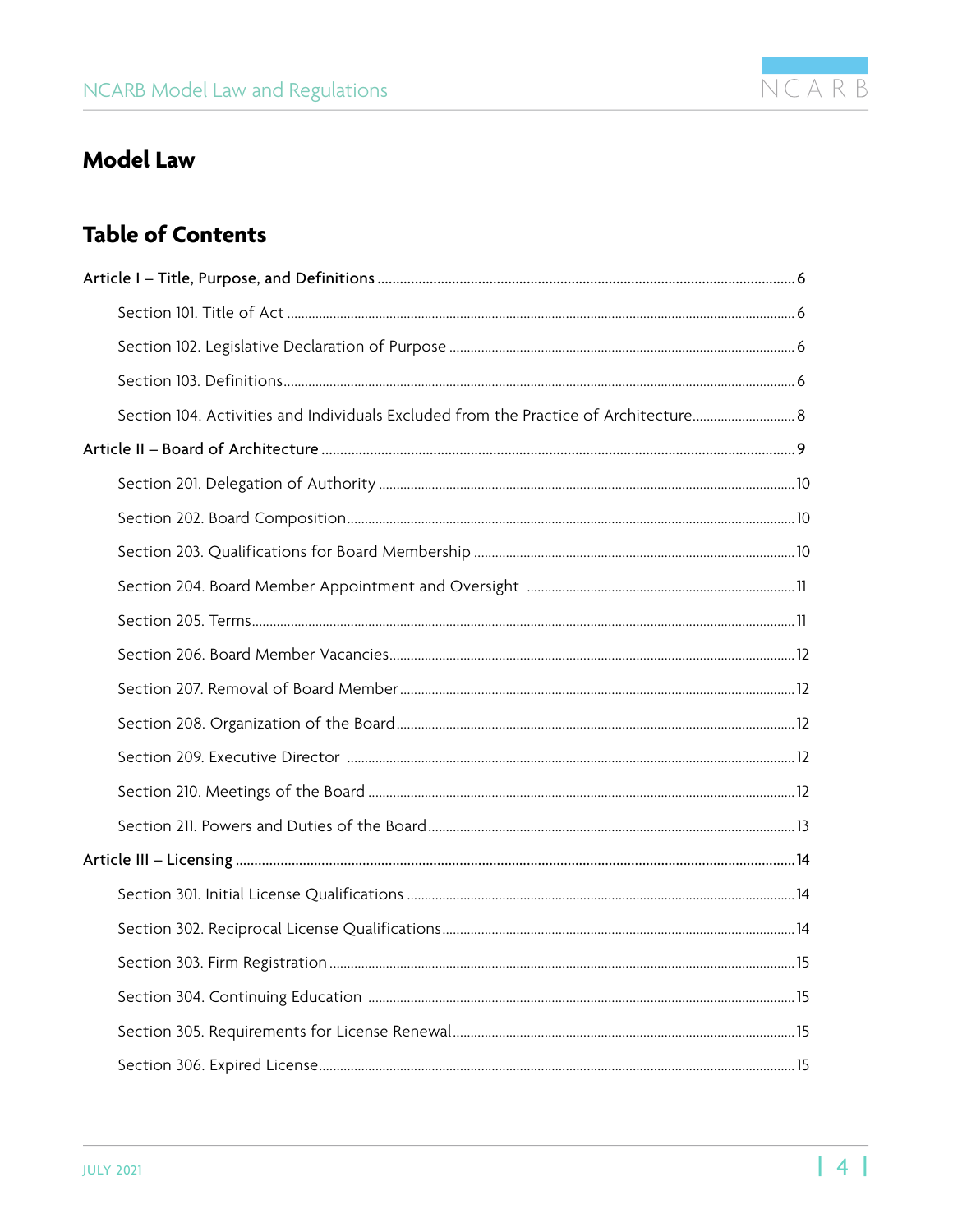

## **Table of Contents (Continued)**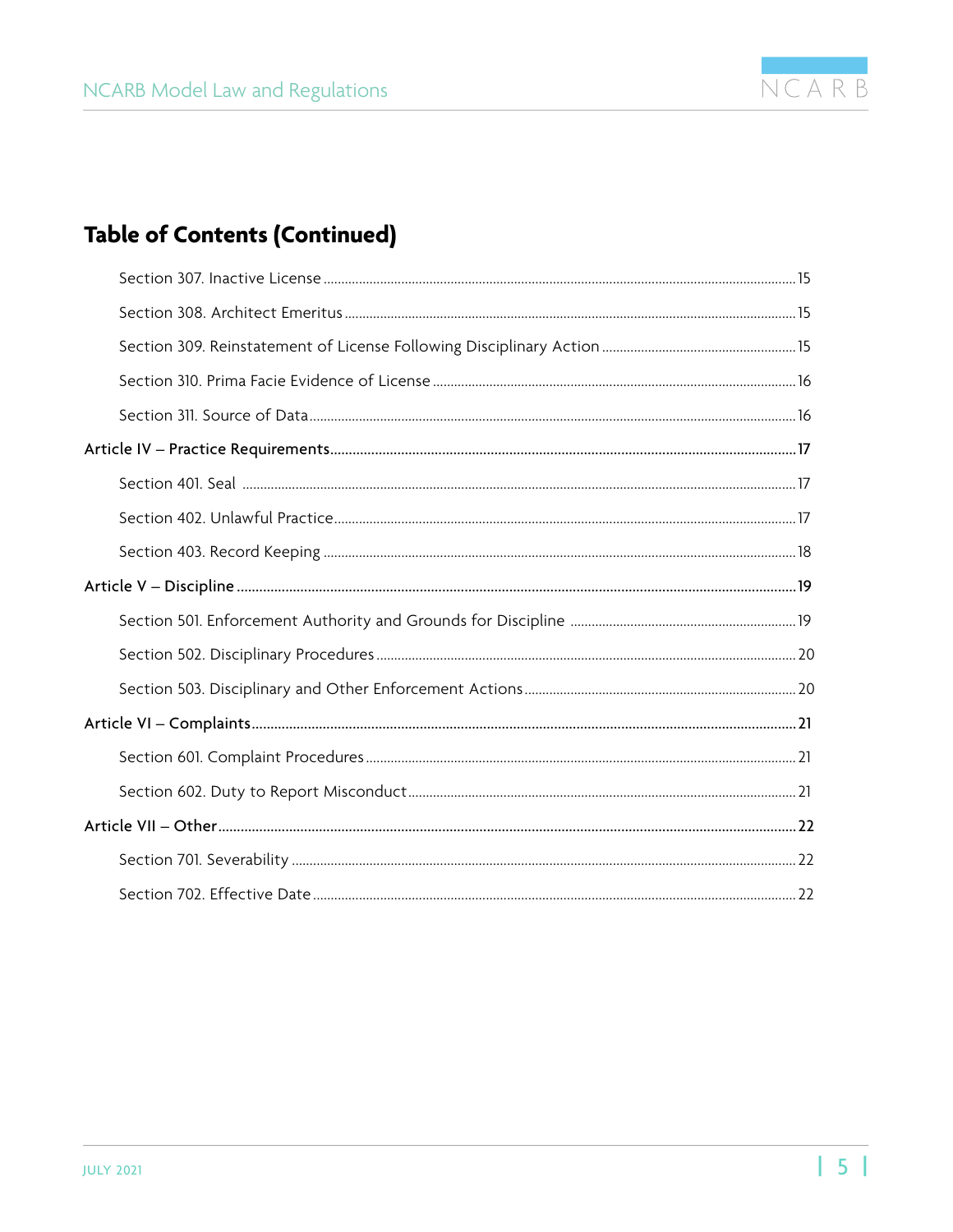

## <span id="page-5-0"></span>**Article I – Title, Purpose, and Definitions**

#### **Section 101. Title of Act**

This (Jurisdiction) Architecture Practice Act shall also be known as the "Act."

#### **Section 102. Legislative Declaration of Purpose**

The Practice of Architecture in the Jurisdiction of (Jurisdiction) is declared a professional practice affecting the public health, safety, and welfare and is subject to regulation and control in the public interest. It is a matter of public interest and concern that the Practice of Architecture, as defined under this Act, merits and receives the confidence of the public and that the Practice of Architecture be limited to those Persons determined by the Board to be qualified under this Act. This Act shall be liberally construed to carry out these objectives and purposes.

It is the purpose of this Act to promote, preserve, and protect the public health, safety, and welfare by and through the licensure and regulation of Persons, whether within or outside of (Jurisdiction), who engage in the Practice of Architecture within (Jurisdiction). In furtherance of this purpose, this Act creates the (Jurisdiction) Board of Architecture whose members, functions, and procedures shall be established in accordance with the provisions of this Act. The regulatory structure calls for Architects and public members to serve on the Board, and this Act recognizes the need for professional expertise provided by Architects serving the public interest.

#### **Section 103. Definitions**

The following words as used in this Act, unless the context otherwise requires, shall have the following meanings<sup>1</sup>: :

- 1) **Applicant**  An individual who seeks a License in accordance with the process set forth by the Board.
- 2) **Approved Educational Program** An educational program for architecture that is accepted by the Board.
- 3) **Approved Experience Program**  An experience program for architecture that is accepted by the Board.
- 4) **Approved Examination** An examination for architecture that is accepted by the Board.
- 5) **Architect** An individual currently licensed by the Board who has successfully completed the education, experience, and examination requirements as defined by (Jurisdiction), who demonstrates Competence to engage in the Practice of Architecture under this Act.

<sup>1</sup> Section 103 To avoid confusion, *NCARB Model Law and Model Regulations* does not further define terms that are commonly understood or would otherwise be covered by overarching laws. This includes "adjudicatory proceeding," "Applicant," "client," "conviction," "felony," "reciprocity," "revoke," and "standard of care." These terms are likely already defined in another part of a Jurisdiction's laws, such as the state administrative procedures acts.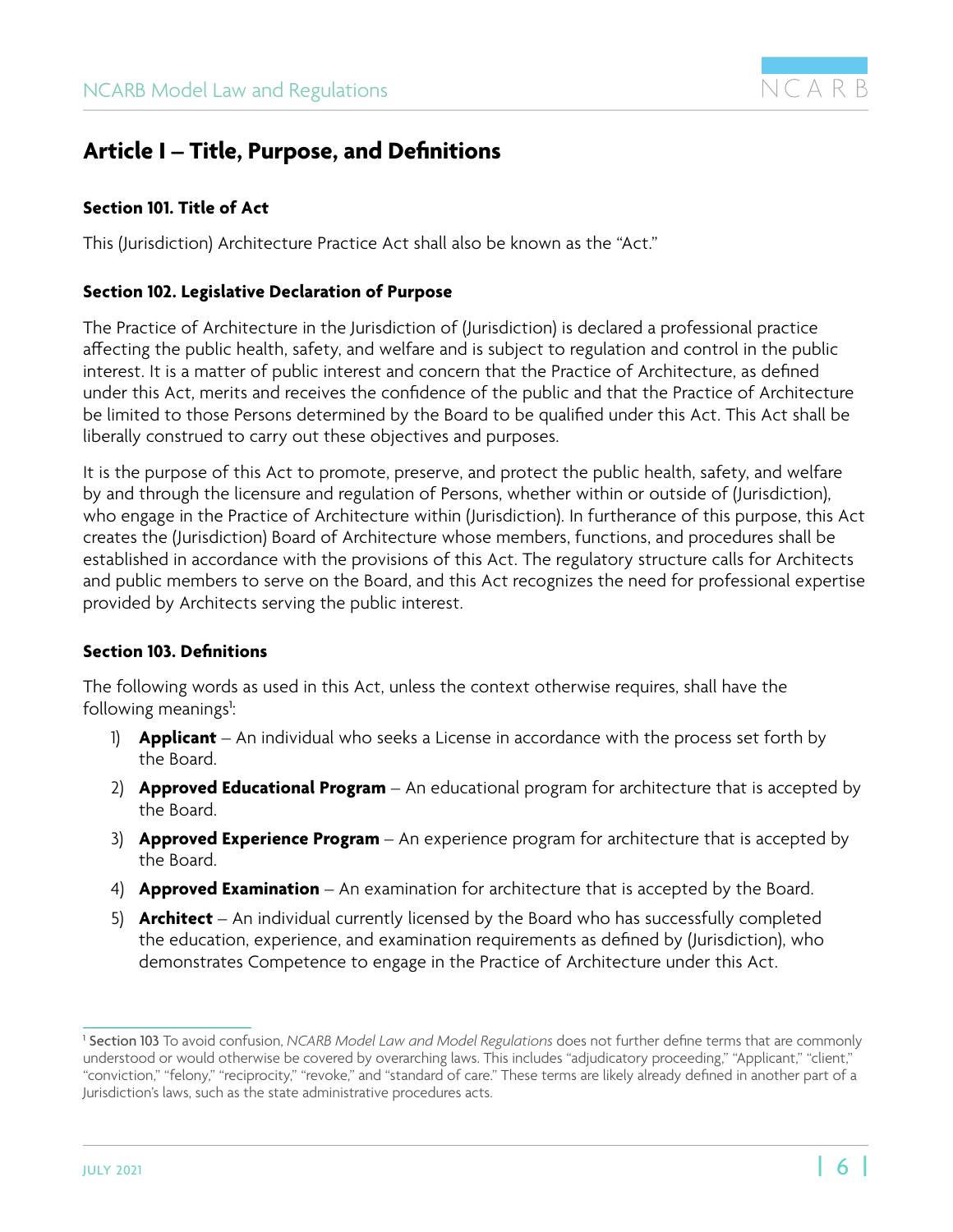

- 6) **Board** The (Board Name) established by this Act.
- 7) **Building**<sup>2</sup> – An open or enclosed structure that has as its principal purpose human occupancy or habitation.
- 8) **Competence** The knowledge, experience, and skill required by an Architect for the Practice of Architecture in accordance with the accepted standard of care.
- 9) **Firm** Any legally formed business entity registered with the Board through which architectural services are provided.
- 10) **Good Standing** An unrestricted License granted by the Board to engage in the Practice of Architecture.
- 11) **Jurisdiction** Any state, commonwealth, the District of Columbia, or other insular territory of the United States.
- 12) **License** Approval granted by the Board to an individual to engage in the Practice of Architecture.
- 13) **NCARB** The National Council of Architectural Registration Boards.
- 14) **Person** Any individual, Firm, partnership, association, joint venture, cooperative, corporation, or other group or combination acting in concert.
- 15) P**ractice of Architecture**3 The art and science of designing, in whole or in part, the exterior and interior of Buildings and the site around them, in a manner that protects the public health, safety, and welfare. The Practice of Architecture includes providing or offering to provide planning services; developing concepts; preparing documents that define form and function; coordinating consultants; and construction administration.
	- a. *Planning service*s include, but are not limited to, programming and planning.
	- b. *Developing concepts* includes, but is not limited to, preliminary studies, pre-design, investigations, and evaluations.
	- c. *Preparing documents that define form and function* includes, but is not limited to, drawings and Technical Submissions, including incorporation of the requirements of the authorities having jurisdiction.
	- d. *Coordinating consultants* includes, but is not limited to, the coordination of any elements of Technical Submissions prepared by others.

<sup>&</sup>lt;sup>2</sup> Section 103(7) Providing a broad definition of the term "Building" allows each Jurisdiction the flexibility to provide more specificity as it relates to different Building types within their regulations

<sup>&</sup>lt;sup>3</sup> 103(15) NCARB acknowledges jurisdictional statutes will continue to exempt various activities of other design professionals from the purview of this statute, to the extent their work incidentally involves elements of the Practice of Architecture. In a similar way, Architects may perform elements of the practice of engineering incidental to their work. NCARB is committed to partnering with the national regulatory associations of other design professions to further define the concept of incidental practice.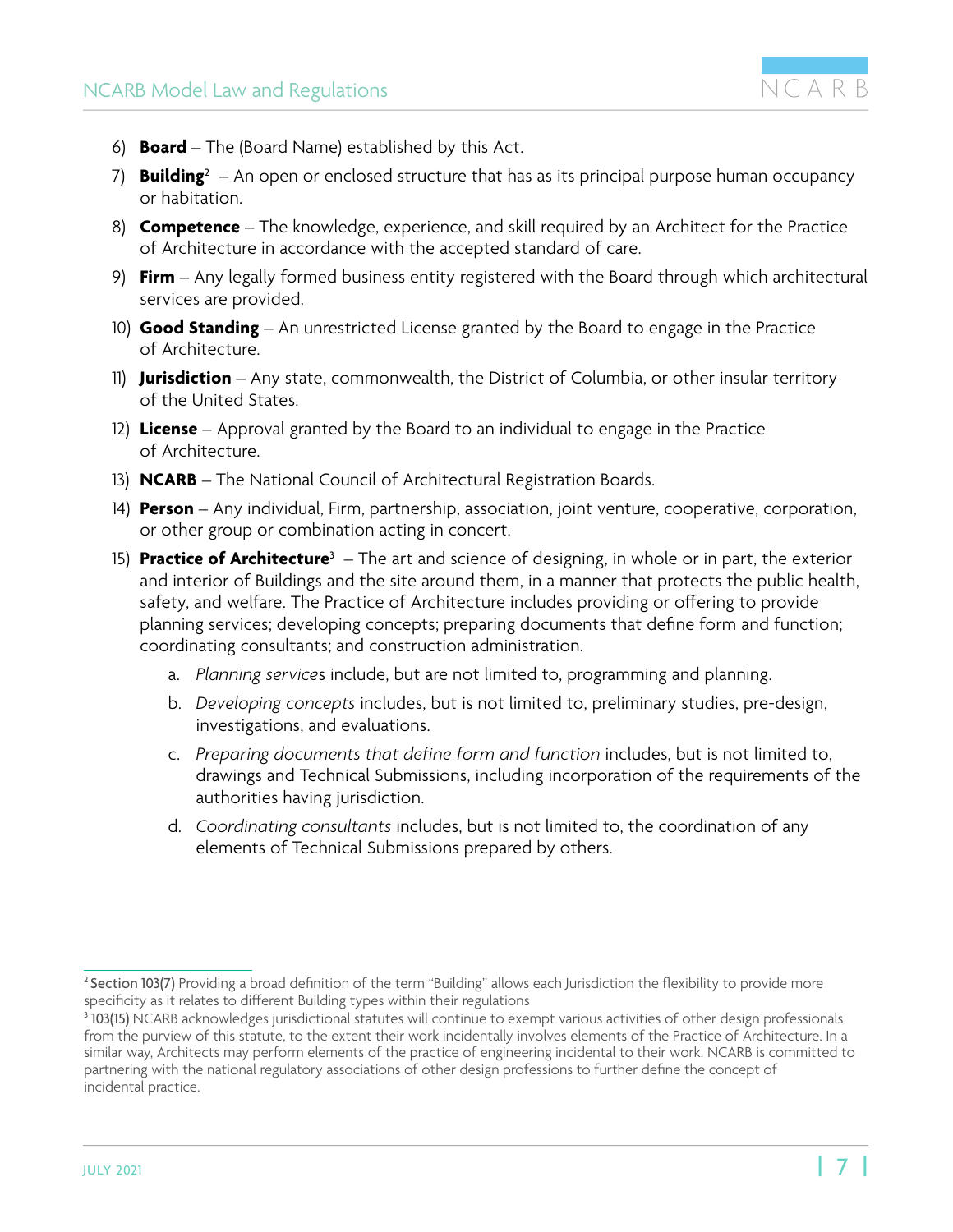- <span id="page-7-0"></span>e. *Construction administration* includes, but is not limited to, evaluation of construction to determine that the work is proceeding in accordance with the contract documents.<sup>4</sup>
- 16) **Responsible Charge** The control over and detailed professional knowledge of the development and execution of the project, including Technical Submissions, as is ordinarily exercised by an Architect applying the required professional standard of care.
- 17) **Technical Submissions** The documents necessary to demonstrate compliance with applicable regulatory requirements and/or to fabricate or construct a project including, but not limited to, drawings, digital models, specifications, performance criteria, and installation requirements.

#### **Section 104. Activities and Individuals Excluded from the Practice of Architecture**

The following activities shall not be deemed to be the Practice of Architecture nor shall the following require a License under this Act:

- 1) Activities performed in connection with any of the following:
	- a. Detached single- or two-family residential dwelling Buildings.
	- b. Agricultural structures intended solely for the storage of equipment, horticulture products or livestock, and not used by the public.
	- c. Fabrication drawings, installation drawings, component specifications, or operation and maintenance manuals of individual components of a Building incidental to the Architect's design of the entire project that describe or illustrate the use of such components.
	- d. Alterations or renovations that do not affect structural or life safety aspects of a Building.
- 2) Any individual who possesses a valid NCARB Certificate seeking an architectural commission in the Jurisdiction performing either of the following:<sup>5</sup>
	- a. Offering to provide services involved in the Practice of Architecture; or
	- b. Participating in an architectural design competition for a project, which does not include acting as the Architect for a project.

- •Site access requirements
- •Site safety

<sup>4</sup> 103(15) NCARB recognizes there are Construction Administration activities that are not the Practice of Architecture. These include activities that do not interpret or revise the Architect's sealed and signed Technical Submissions. Examples include, but are not limited to:

<sup>•</sup>Administration, review, and oversight of construction-related activities, such as those responsibilities defined in the contracts between contractor and owner

<sup>•</sup>Contractor pay applications

<sup>•</sup>Change order costs

<sup>•</sup>Schedule adherence

<sup>5</sup> Section 104(2) This provision allows out-of-state Architects with an NCARB Certificate who are not yet licensed in the Jurisdiction to seek a commission—a practice sometimes referred to as "fishing without a license." The requirements under this Act still apply to the Architect, who must obtain a License before beginning any project. Boards permitting this activity by individuals with an NCARB Certificate can be confident the Architect is competent and in Good Standing, while also facilitating greater professional mobility and consumer choice.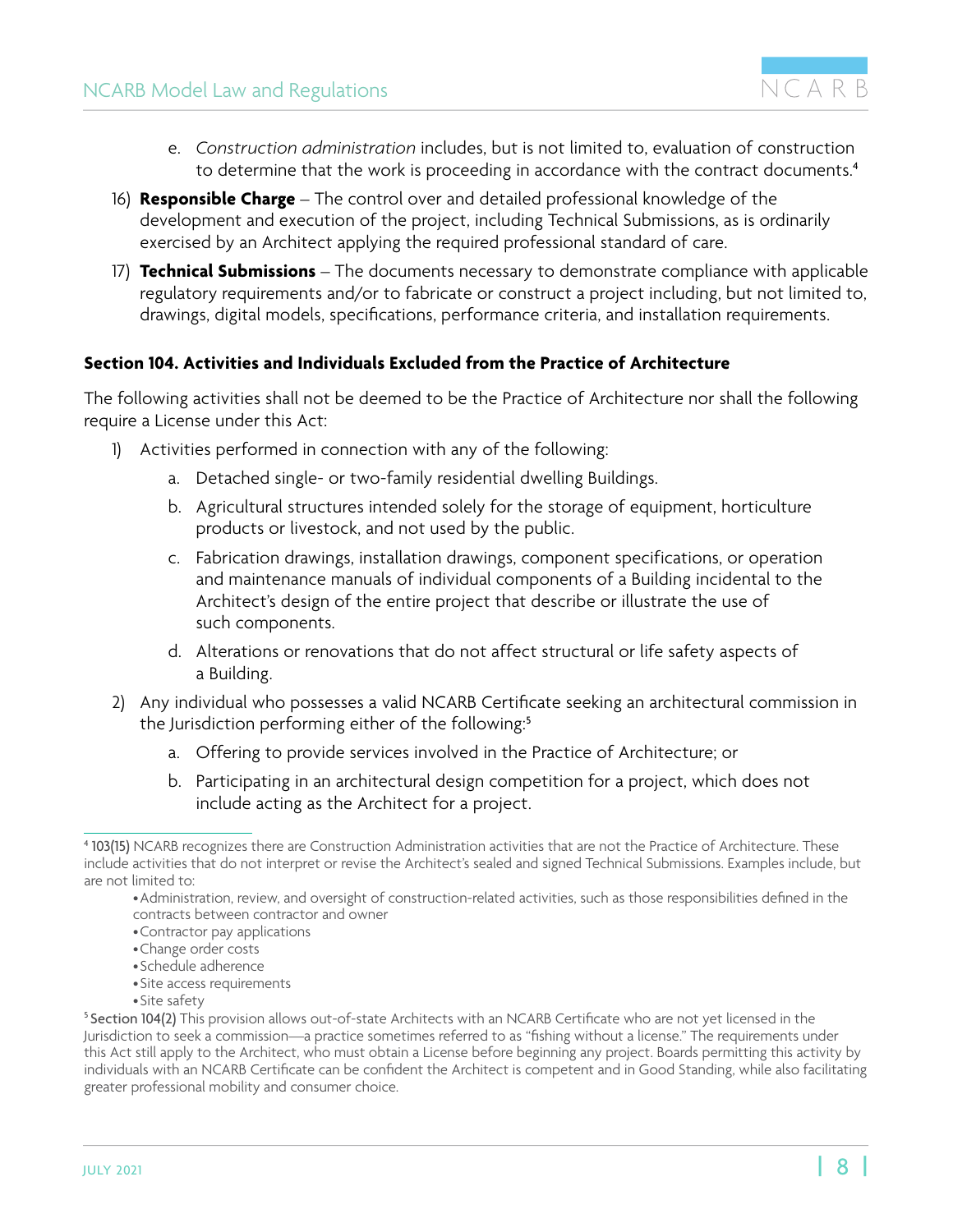

- <span id="page-8-0"></span>3) Any individual licensed to engage in the Practice of Architecture in another Jurisdiction rendering voluntary services in the event of a declared emergency.
- 4) Any individual licensed to engage in the Practice of Architecture in another Jurisdiction while performing duties as a federal government employee or as a part of their military service.
- 5) Any individual who is unlicensed in (Jurisdiction) and is performing services on a project under the supervision of an Architect, as long as the Architect serves as the Architect in Responsible Charge of the project.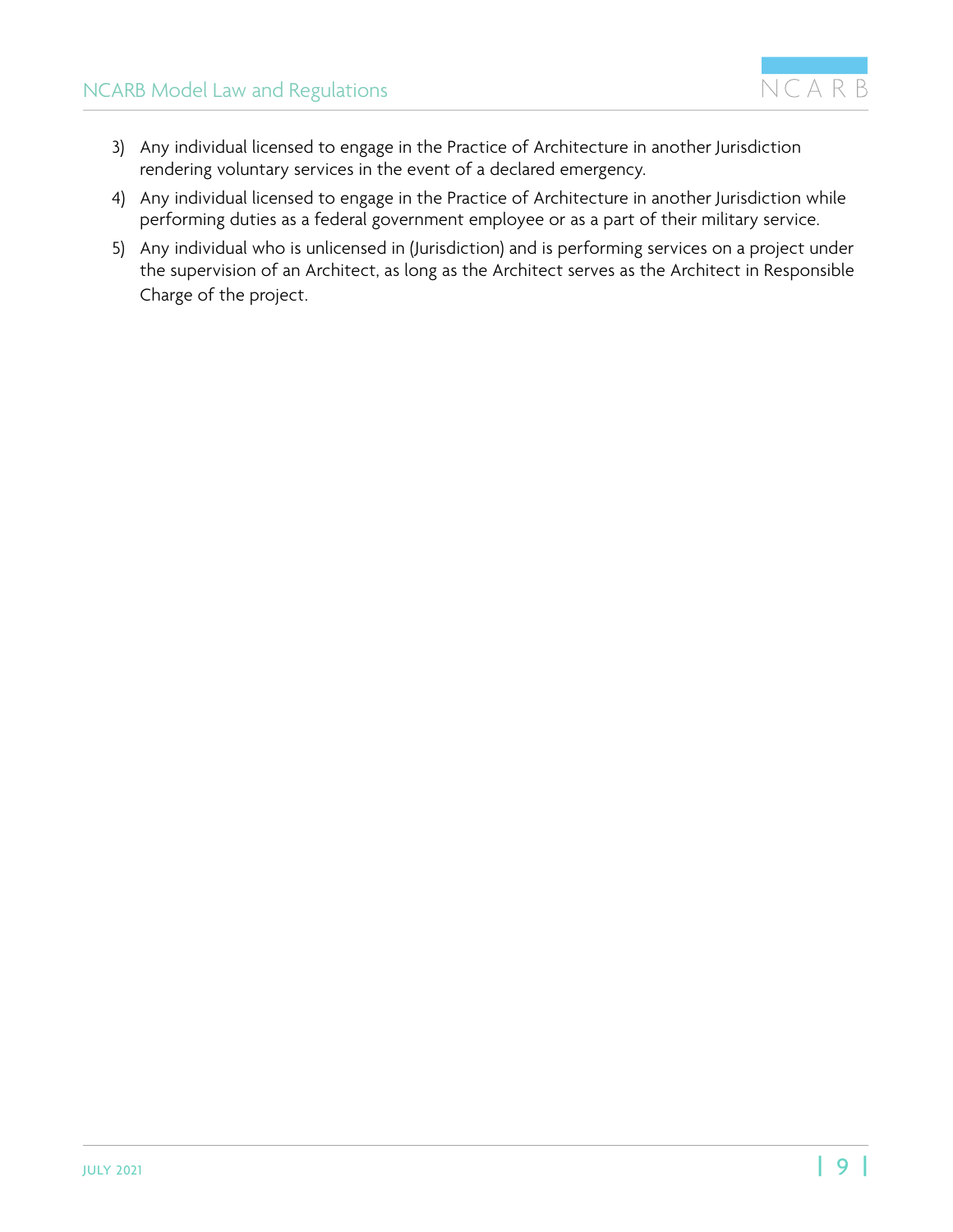

## <span id="page-9-0"></span>**Article II – Board of Architecture**

#### **Section 201. Delegation of Authority**

The responsibility to enforce the provisions of this Act is hereby delegated to the Board by (Jurisdiction). The Board shall have all of the duties, powers, and authority specifically granted by, or otherwise necessary to enforce this Act, as well as such other duties, powers, and authority as it may be granted from time to time by law.

#### **Section 202. Board Composition**

[The Board may be composed pursuant to either of the following options:]

[Architect Profession Board Option]

The Board shall consist of (Number) members appointed under Section 204 of this Act, at least (Number) of whom shall be a representative(s) of the public, and the remainder of whom shall be Architects who possess the qualifications specified in Section 203 of this Act. It is the intent of this Act for Board composition to consist of the expertise necessary for the effective and efficient regulation of the Practice of Architecture.

[Or]

[Multiple Profession Board Option] The Board shall consist of (Number) members appointed under Section 204 of this Act who possess the qualifications specified in Section 203 of this Act and comprise the following:

- a. (Number) public members as described in Section 203(2);
- b. (Number) Architects as described in Section 203(1); and
- c. (Number) (Profession) members as defined in (citation to relevant practice act referencing residence, licensed in Good Standing, licensed for a specified period of time).

#### **Section 203. Qualifications for Board Membership**

- 1) Each Architect Board member shall at all times:
	- a. Be a resident of (Jurisdiction);
	- b. Be an Architect in Good Standing;
	- c. Maintain in Good Standing any other active professional license issued by a licensing authority in this or any other Jurisdiction; and
	- d. Have had at least five (5) years of practice as an Architect.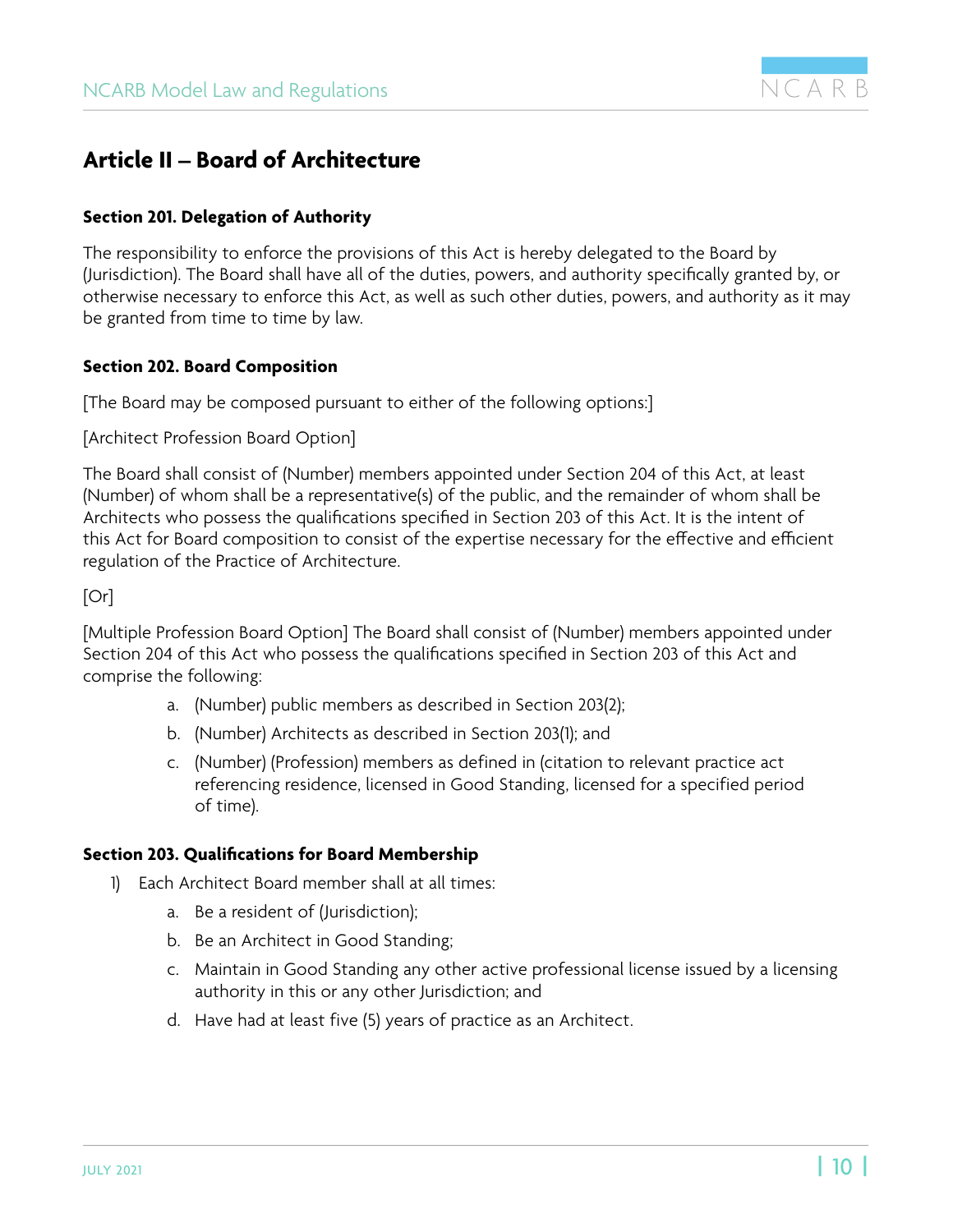

- <span id="page-10-0"></span>2) Each public member of the Board shall at all times:
	- a. Be a resident of (Jurisdiction);
	- b. Maintain in Good Standing any active professional license issued by a licensing authority in this or any other Jurisdiction; and
	- c. Not be, nor shall ever have been, (i) an Architect or the spouse of a current or former Architect; or (ii) an individual who has had any material financial interest in the provision of architecture services or who is currently engaged in any activity directly related to the Practice of Architecture.
- 3) Each Board member shall at all times maintain eligibility to serve on the Board by avoiding relationships that would interfere with the Board's mission of public protection.
- 4) Each Board member shall not be an officer or hold any leadership position in a Jurisdiction's professional association or national professional association serving Architects for the term of such Board member's appointment to the Board.
- 5) Each Board member shall complete training of a duration and covering content approved by the (Jurisdiction). Such coursework or training shall address relevant regulatory procedures.

#### **Section 204. Board Member Appointment and Oversight**

In accordance with the principle of separation of powers and to provide for sufficient oversight by the respective branches of government, the governor or governor's designee shall appoint the Board members in accordance with the provisions of this Act and the (Jurisdiction) constitution.

#### **Section 205. Terms**

- 1) Except as provided in subsection (2) of this Section 205, Board members shall be appointed for a term of (Number) years, except Board members who are appointed to fill vacancies that occur prior to the expiration of a former member's full term shall serve the remaining portion of such unexpired term.
- 2) The Board members' terms shall be staggered so that the terms of no more than half of the members shall expire in any year. Each member shall serve until a qualified successor is appointed, unless such member cannot serve by reason of such member's resignation or removal from the Board.
- 3) A Board member may serve for up to (Number) consecutive full terms. The completion of the remaining portion of an unexpired term shall not constitute a full term for purposes of this Section 205.<sup>6</sup>

<sup>6</sup> Section 205(3) This document includes a limit on consecutive full terms for professional and public Board members. The benefits of this provision include allowing a greater number of individuals to serve on the Board and allowing for diverse perspectives and viewpoints when making decisions that influence public health, safety, and welfare. Adding new Board members also allows the governor or governor's designee to evaluate the type of skillsets the Board requires at the time of appointment, resulting in an efficient and wellrounded Board. Term limits also encourage Board members to purposefully focus on their roles and responsibilities without the potential for burnout over time and reduces the likelihood of complacency or abuse of office. Consequences of this approach that would need to be mitigated include the potential loss of Board members with prior knowledge of disciplinary action who can ensure fair and consistent application of the laws and regulations, the loss of institutional memory, the loss of decision-making history, and consistency in NCARB policy and operations, as Board members are the primary source of volunteers and leadership for NCARB.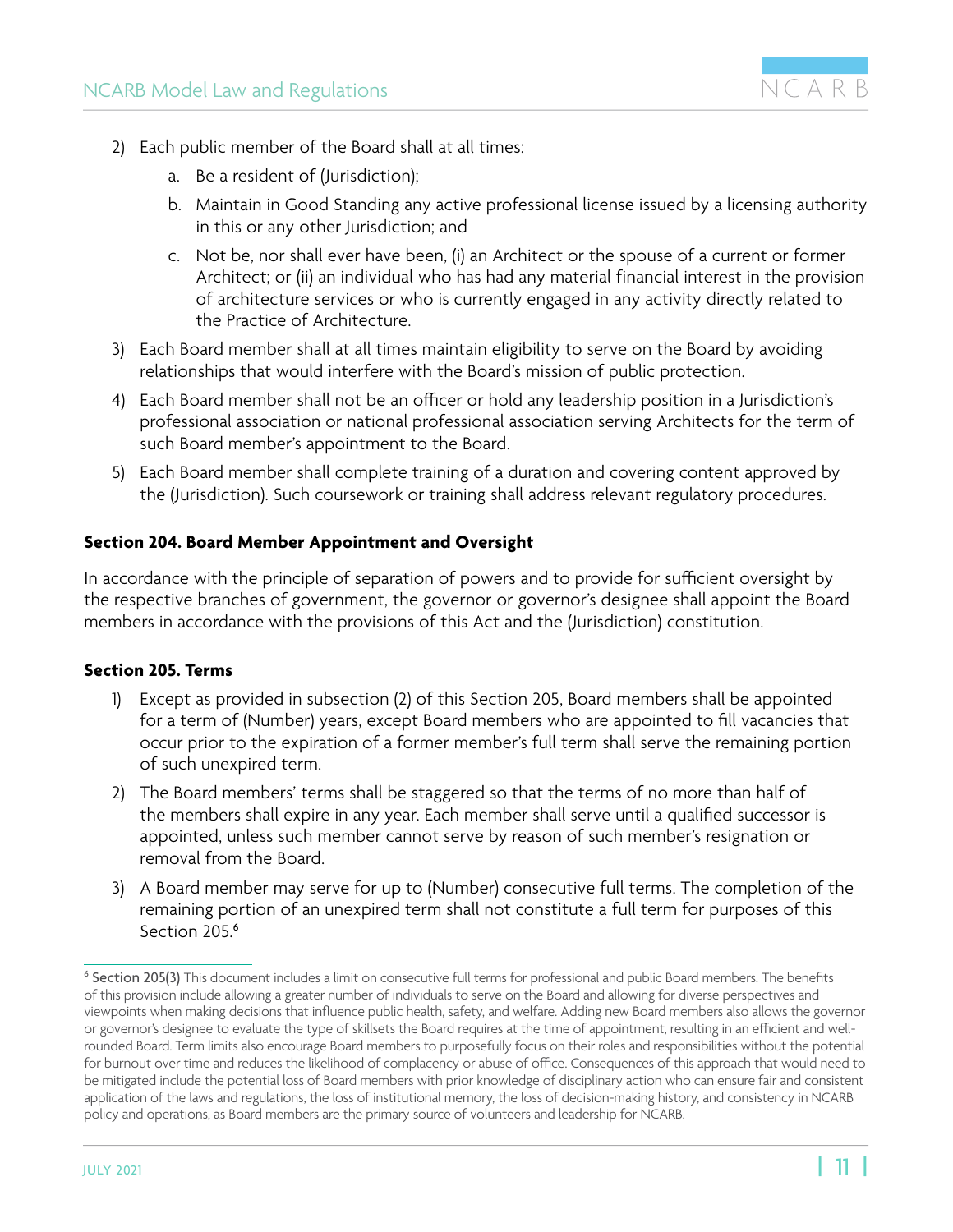

#### <span id="page-11-0"></span>**Section 206. Board Member Vacancies**

Any vacancy that occurs in the Board membership for any reason, including expiration of a term, removal, resignation, death, disability, or disqualification, shall be filled as prescribed in Section 204 of this Act in a timely manner so that the Board may fulfill its duties as charged.

#### **Section 207. Removal of Board Member**

The governor or governor's designee shall have the authority to remove a Board member with or without cause. The Board may recommend a Board member's removal to the governor or governor's designee upon an affirmative vote of a majority of members otherwise eligible to vote upon one or more of the following grounds:

- 1) The refusal or inability for any reason of a Board member to perform the duties required of a Board member in an efficient, responsible, and professional manner;
- 2) The misuse of a Board member's position to obtain, or attempt to obtain, any financial or material gain, or any advantage personally or for another, through such office;
- 3) A final adjudication by a recognized body, including any court, that there has been a violation of the laws governing the Practice of Architecture by a Board member; or
- 4) Conviction of a felony or misdemeanor other than a minor traffic offense.

#### **Section 208. Organization of the Board**

- 1) The Board shall elect from its members a chairperson, vice-chairperson, and such other officers, as it deems appropriate and necessary to conduct its business. The Chairperson shall preside at all meetings of the Board and shall perform those duties customarily associated with the position and such other duties assigned from time to time by the Board. The Chairperson may establish Board committees as appropriate and necessary for the furtherance of Board business and may designate or remove Board members as committee members.
- 2) And ending upon the election of the officer's successor or removal, with or without cause, by the affirmative vote of a majority of Board members otherwise eligible to vote.

#### **Section 209. Executive Director**

- 1) Under the oversight of the Board, the Executive Director shall be responsible for the proper performance of the Board's duties.
- 2) The Board may delegate authority to the Executive Director as necessary to properly fulfill the Board's duties.

#### **Section 210. Meetings of the Board**

The Board shall hold regular meetings to transact business in compliance with all applicable (Jurisdiction) laws.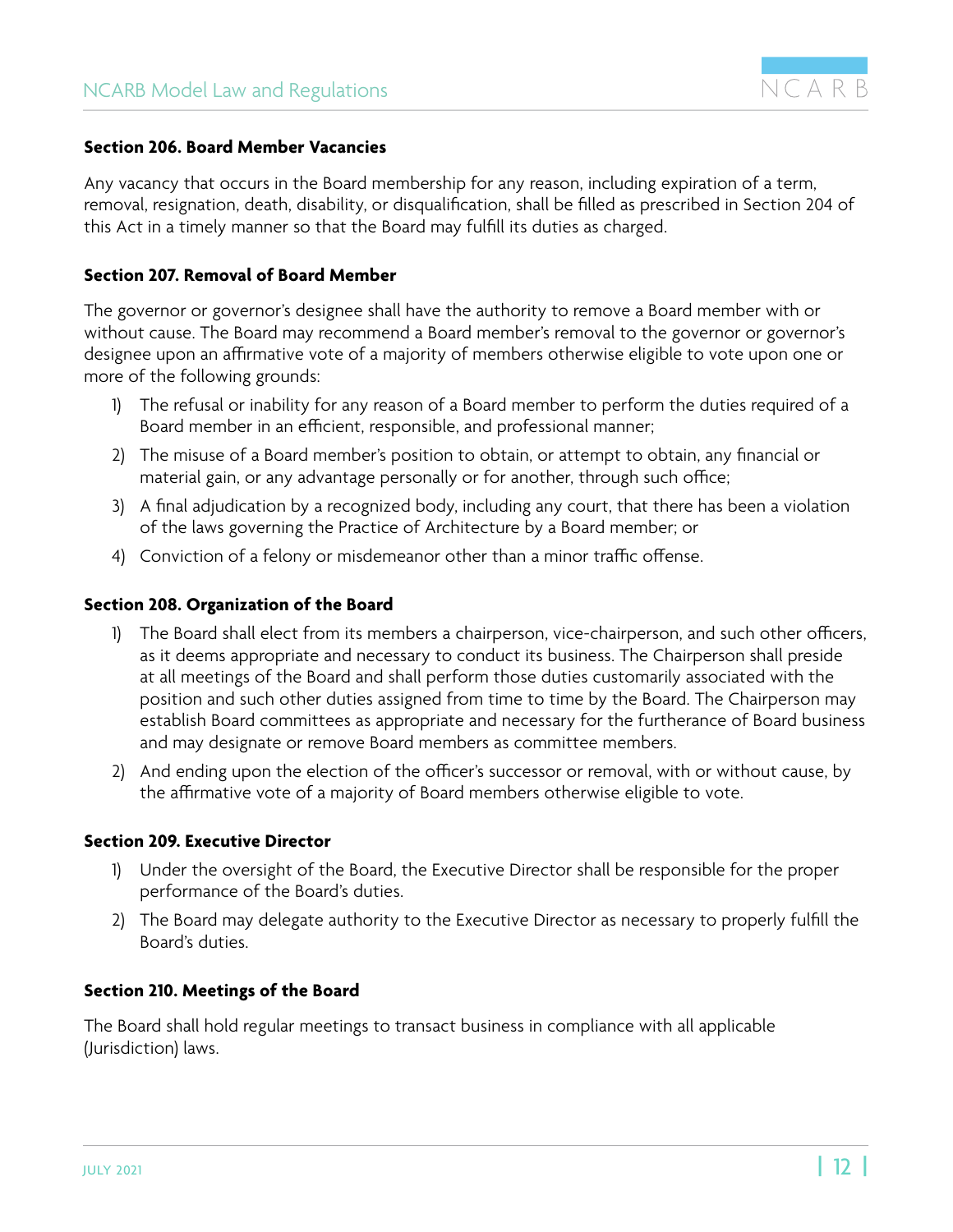

#### <span id="page-12-0"></span>**Section 211. Powers and Duties of the Board**

- 1) The following powers and duties are delegated to the Board by (Jurisdiction):
	- a. The Board is authorized to make, adopt, amend, and repeal such regulations as may be deemed necessary by the Board from time to time for the proper administration and enforcement of this Act. Such regulations shall be promulgated in accordance with the requirements of the (Jurisdiction) Administrative Procedures Act.
	- b. The Board is authorized to issue Licenses to engage in the Practice of Architecture as further described in Article III – Licensing.
	- c. The Board is authorized to regulate Firms as further described in Article III Licensing.
	- d. The Board is authorized to enforce all the provisions of this Act and any regulations duly promulgated hereunder, including, but not limited to, discipline as further described in Article V – Discipline. The Board has jurisdiction over Architects, and all other Persons, whether or not licensed by the Board, who are engaged in the Practice of Architecture or other conduct regulated by this Act.
	- e. In addition to the fees specifically authorized under this Act, the Board is authorized to assess reasonable fees for licensure and other services rendered to carry out its duties and responsibilities as required or authorized under this Act or regulations duly promulgated hereunder.
	- f. The Board is authorized to receive and expend funds from parties other than (Jurisdiction) in addition to its (Annual/Biennial) appropriation.
	- g. The Board from time to time shall issue a report outlining the activities of the Board, including reference to the effectiveness and efficiencies of the Board.
	- h. The Board shall have such other powers and duties as may be necessary to carry out the purposes of or enforce any provision of this Act or any regulations duly promulgated hereunder.
- 2) The powers and duties set forth in this Section 211 shall be in addition to any other powers and duties delegated to the Board under the provisions of this Act.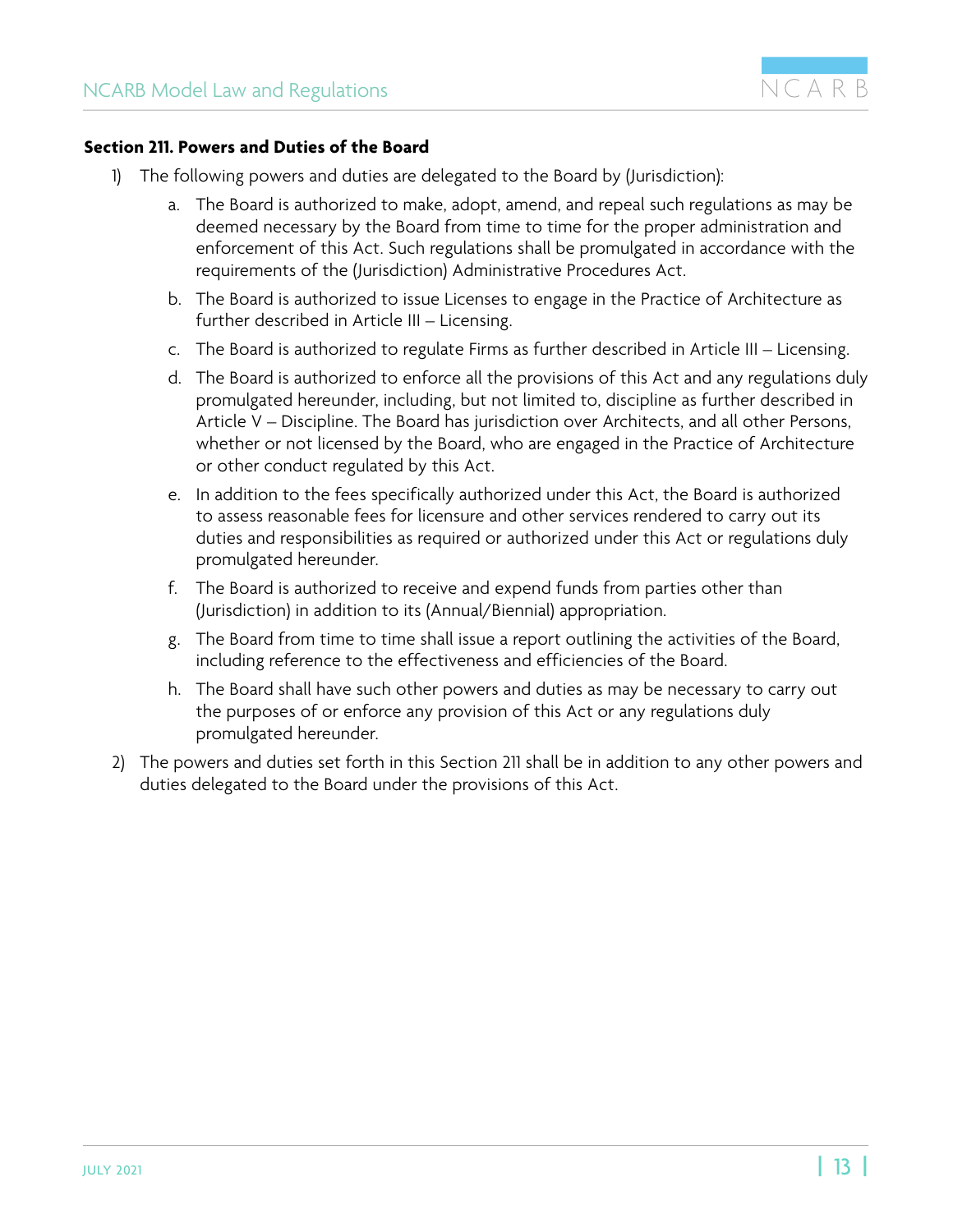

## <span id="page-13-0"></span>**Article III – Licensing**

#### **Section 301. Initial License Qualifications**

- 1) To obtain an initial License in (Jurisdiction), an Applicant shall satisfy the following requirements:
	- a. Provide documentation satisfactory to the Board that the Applicant:
		- i. Successfully completed an Approved Education Program;
		- ii. Successfully completed an Approved Experience Program;
		- iii. Successfully completed an Approved Examination; and
	- b. Submit to the Board a completed application and pay the required fee.
	- c. Provide to the Board a Social Security number, federal employer identification number, individual taxpayer identification number, or an affidavit attesting that the Applicant has no such number, for the Board to establish the Applicant's identity. Any such information provided to the Board shall be released by the Board to identify Applicants, including verifying an Applicant's identity with the examination entity, and as may be required by law.
- 2) A License shall be effective upon approval of the Board.

#### **Section 302. Reciprocal License Qualifications**<sup>7</sup>

- 1) To obtain a reciprocal License in (Jurisdiction), an Applicant shall satisfy the following requirements:
	- a. Provide documentation satisfactory to the Board that such Applicant:
		- i. Holds a current and valid License issued by another Jurisdiction or a licensing authority recognized by the Board; and
		- ii. Holds a current NCARB Certificate.
	- b. Submit to the Board a completed application and pay the required fee.
	- c. Provide to the Board a Social Security number, federal employer identification number, individual taxpayer identification number, or an affidavit attesting that the Applicant has no such number, for the Board to establish the Applicant's identity. Any such information provided to the Board shall be released by the Board to identify Applicants, including verifying an Applicant's identity with the examination entity, and as may be required by law.
- 2) A License shall be effective upon approval of the Board.

<sup>&</sup>lt;sup>7</sup> Section 302 The granting of a reciprocal License facilitates portability (or mobility) of an Architect's License from Jurisdiction to Jurisdiction. This concept is currently referred to in some existing statutes as comity, endorsement, mutual recognition, or out-of-state transfer, among other terms. This document recommends the term "reciprocity" be used uniformly to describe a more consistent process for facilitating licensure portability.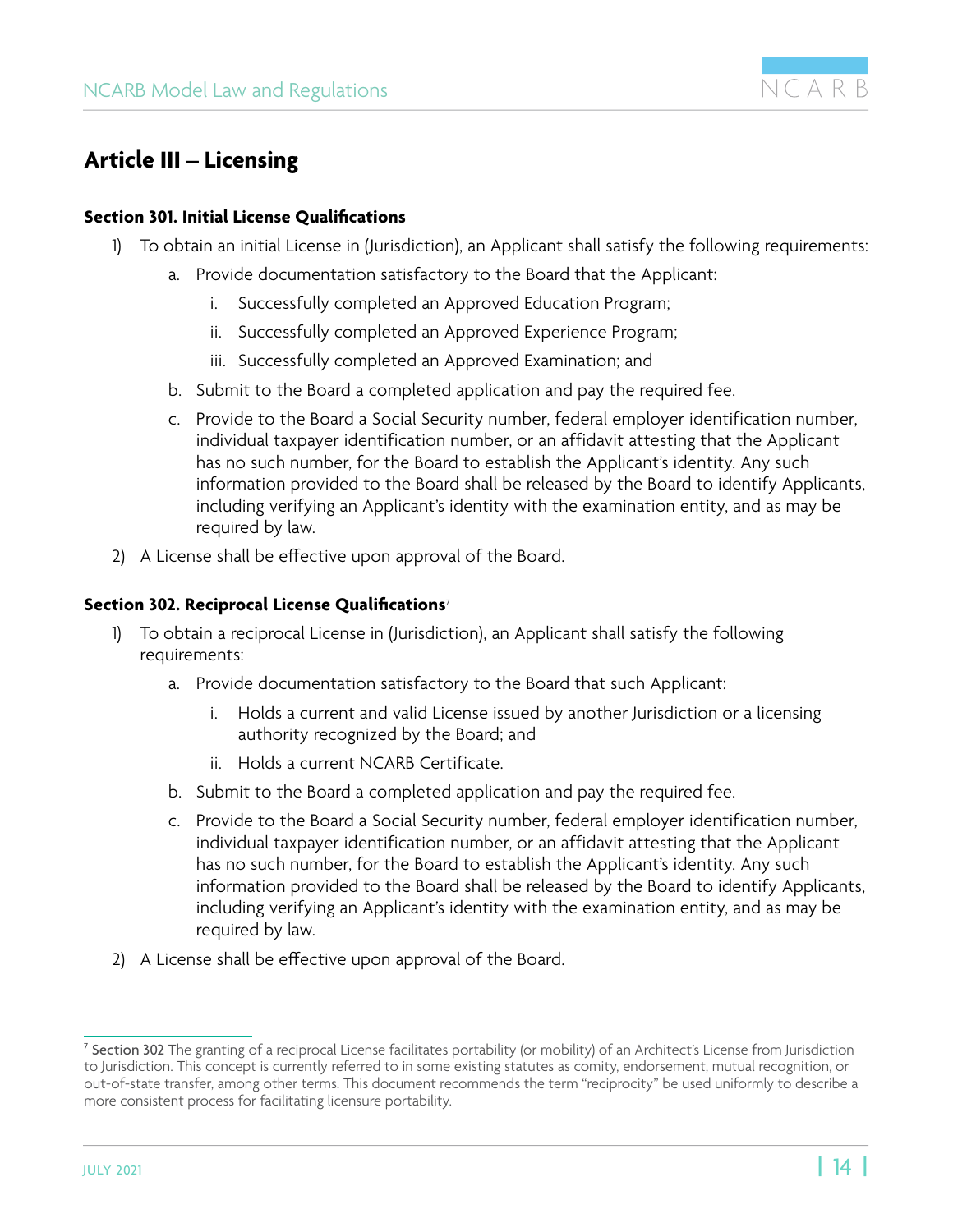

#### <span id="page-14-0"></span>**Section 303. Firm Registration**

To perform architectural services in a Jurisdiction as a Firm, a legally formed business entity must first meet any regulatory requirements set forth by the Board.

#### **Section 304. Continuing Education**

The Board shall by regulation establish procedures and requirements for continuing education after an Architect obtains a License to demonstrate continuing Competence in the Practice of Architecture for the protection of the public. Such requirements shall include a description of acceptable activities and appropriate documentation required for License renewal.

#### **Section 305. Requirements for License Renewal**

- 1) An Architect shall demonstrate completion of continuing education set forth by the Board in regulations. The Board may decline to renew an Architect's License if the Architect's continuing education activities do not meet the standards set forth in the Board's regulations.
- 2) Each Architect shall submit to the Board a completed application and pay the required fee.
- 3) A License shall be effective upon approval of the Board.

#### **Section 306. Expired License**

An Architect's failure to renew a License by the designated renewal date shall result in the expiration of the Architect's License.

#### **Section 307. Inactive License**

The Board shall by regulation set forth the requirements and procedures for an Architect in Good Standing to place a License on inactive status and the requirements and procedures to activate an Inactive License. While their License is on inactive status, the Architect shall not engage in the Practice of Architecture in (Jurisdiction) or use the title "Architect" and shall be exempt from License renewal requirements.

#### **Section 308. Architect Emeritus**

The Board shall by regulation establish the requirements for the title of "Architect emeritus," which is an honorary title granted by the Board to a previously licensed Architect who has retired in Good Standing from the active Practice of Architecture.

#### **Section 309. Reinstatement of License Following Disciplinary Action**

The Board shall by regulation set forth procedures and requirements for the reinstatement of an Architect's License.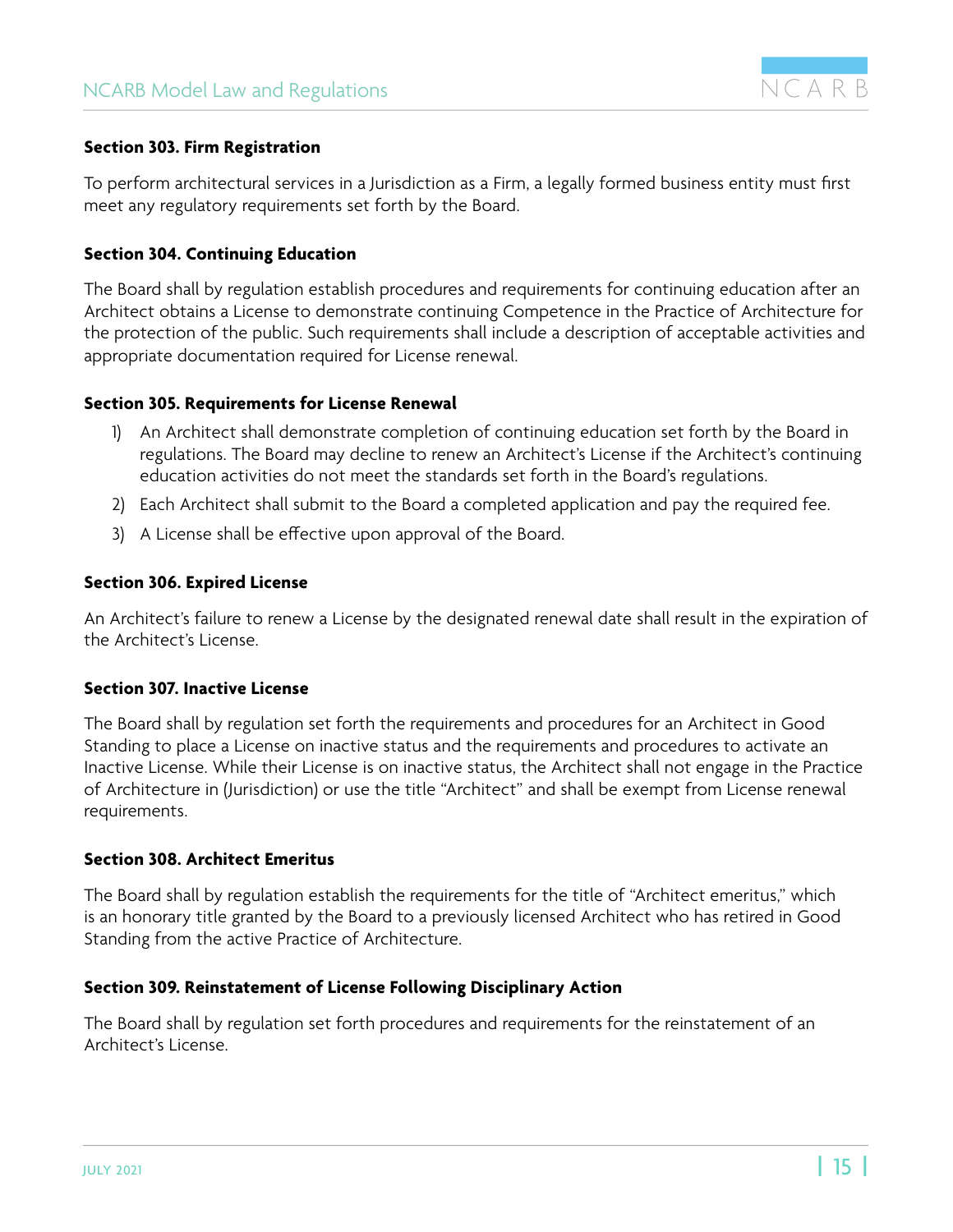

#### <span id="page-15-0"></span>**Section 310.** *Prima Facie* **Evidence of License**

A certified copy of an Architect's License record shall be maintained by the Board and shall be accepted as *prima facie* evidence that the individual is legally licensed as an Architect for the period for which it is issued and of all other facts included in the record.

#### **Section 311. Source of Data**

The Board may use documentation and verified data stored by NCARB in the same way that it may use data stored by the Board to establish an Applicant's qualifications for a License. Notwithstanding any other provision of law to the contrary, the Board shall share such information with NCARB as may be reasonably requested from time to time, provided that NCARB agrees to maintain the confidentiality of such information.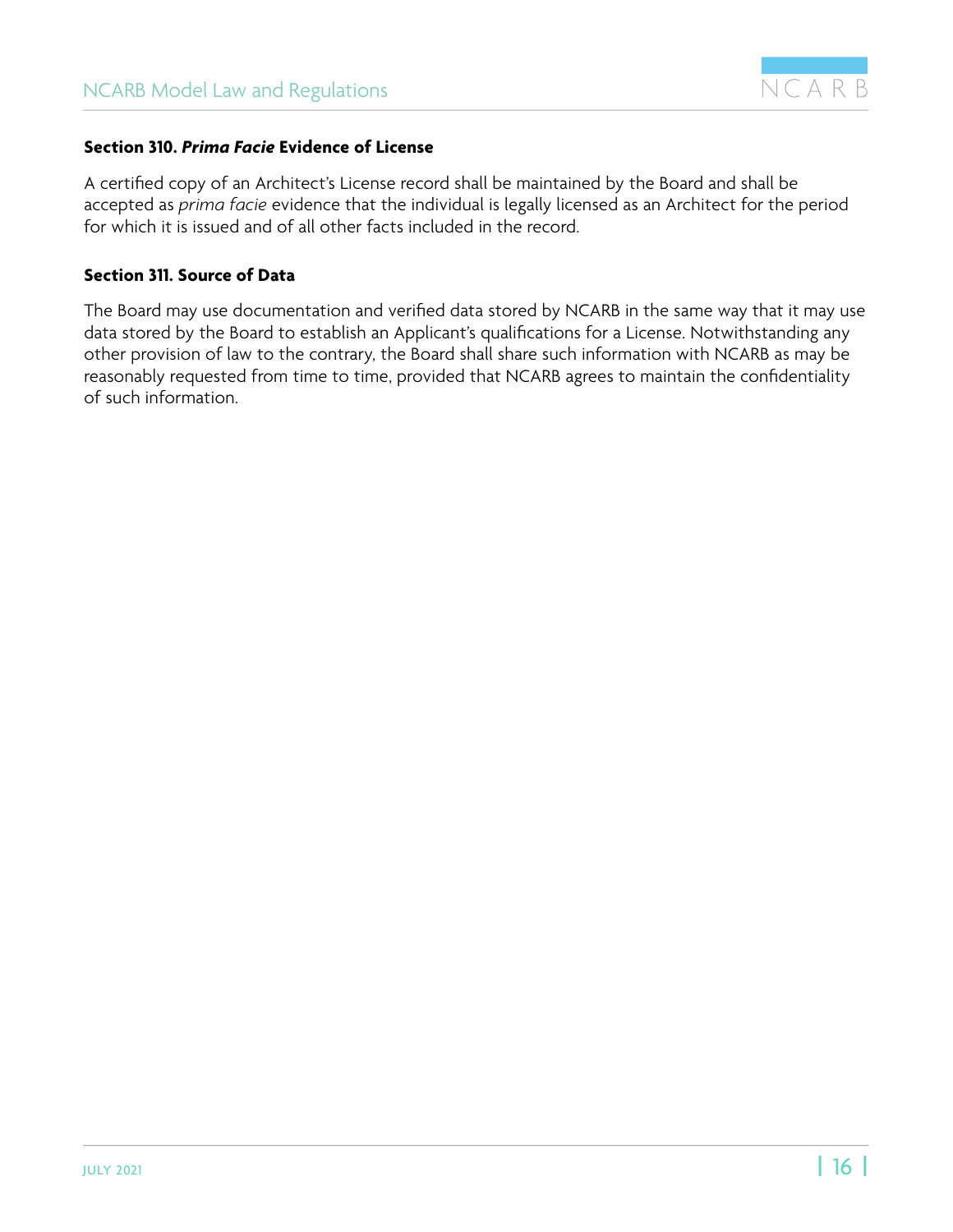

### <span id="page-16-0"></span>**Article IV – Practice Requirements**

#### **Section 401. Seal**<sup>8</sup>

- 1) Every Architect shall have a seal of an image authorized by the Board. The seal may be electronic. It is the responsibility of the Architect to provide adequate security over the use of the Architect's seal.
- 2) All Technical Submissions prepared under the Responsible Charge of the Architect required by public authorities having jurisdiction for Building permits or regulatory approvals shall be sealed and signed by the Architect. By sealing a Technical Submission, the Architect represents that the Architect was in Responsible Charge over the content of such Technical Submissions during its preparation and has applied the required professional standard of care.
- 3) The public authorities having jurisdiction and charged with the administration and enforcement of adopted codes shall accept or approve Technical Submissions involving the Practice of Architecture only if the Technical Submissions have been sealed as required by this Act. A Building permit issued for a Technical Submission that does not conform with the requirements of this Act shall be invalid.

#### **Section 402. Unlawful Practice**

- 1) Except as otherwise provided under this Act, it shall be unlawful for any individual to engage in the Practice of Architecture unless duly licensed as an Architect under the applicable provisions of this Act.
- 2)  $\,$  Except as set forth in Article III, no individual shall engage in the Practice of Architecture $^{\circ}$ in (Jurisdiction) or use the title "Architect" or any modification or derivative in its name or description of its business activity in a manner that indicates or implies that it engages in the Practice of Architecture or offers to engage in the Practice of Architecture in the Jurisdiction.

<sup>8</sup> Section 401 Design of the built environment is regulated by applicable Building codes and statutes. Architects seal Technical Submissions to certify applicable codes have been appropriately addressed. The seal also represents that the Architect is in Responsible Charge of the design, is familiar with all aspects of the document preparation, and the submission is complete for construction. The public authorities in charge of issuing Building permits or granting regulatory approvals are responsible for determining that the construction documents adequately describe a Building project that, when completed, will meet the applicable codes. It is not unusual for such authorities to make comments that will result in corrections or discussions with the Architect. It is NCARB's expectation that these authorities do not issue a Building permit to construct until all comments have been appropriately addressed and the amended documents have been sealed and signed.

<sup>9</sup> Section 402(2 The Practice of Architecture includes services in connection with the design and construction, enlargement, or alteration of a Building or group of Buildings and the space within Buildings known as "interior architecture." Such interior space includes, without limitation, all areas, assemblies and components of buildings, whether new or existing, intended for human occupancy and with respect to which codes, laws and regulations intended to ensure the safety of building occupants are applicable in whole or in part. Examples of the foregoing codes, laws, and regulations are occupancy classification, use and zoning requirements, construction classification requirements, ingress and egress requirements, accessibility requirements, fire-rated construction assembly and finish requirements, alarm and suppression system requirements, smoke control system requirements, environmental health requirements, electrical, structural and seismic requirements. Such examples would not include services rendered in selling, selecting or assisting in the selection of furnishings, furniture, decorative accessories, art work or other decorative materials, paint and color schemes, textiles, wall coverings, window treatments or floor coverings.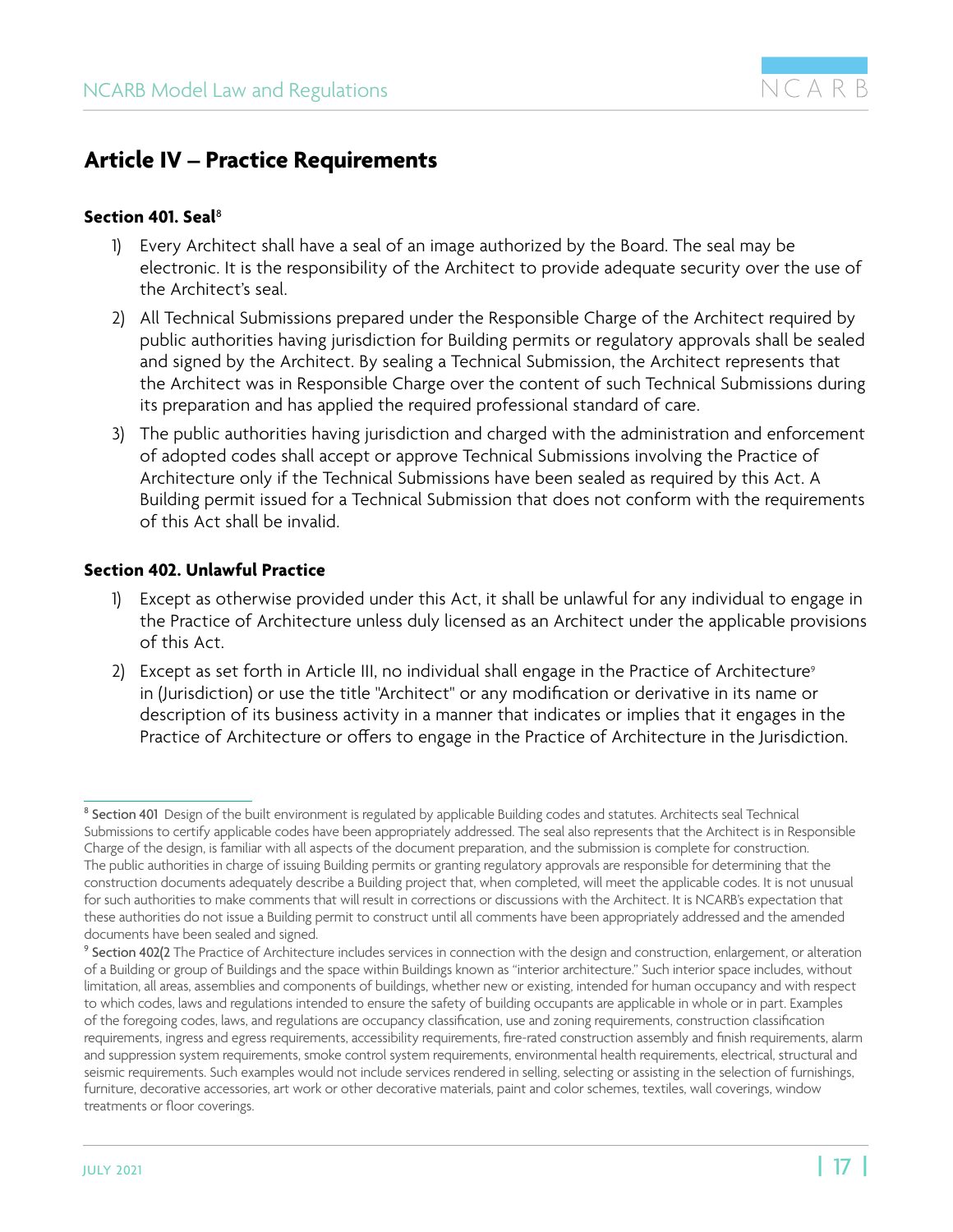

#### <span id="page-17-0"></span>**Section 403. Record Keeping**

An Architect shall maintain documentation of Technical Submissions for at least five (5) years and make records available to the Board upon request. Records must be adequate to demonstrate the Architect's Responsible Charge over the Technical Submissions, whether prepared entirely by the Architect or by integrating the work of others.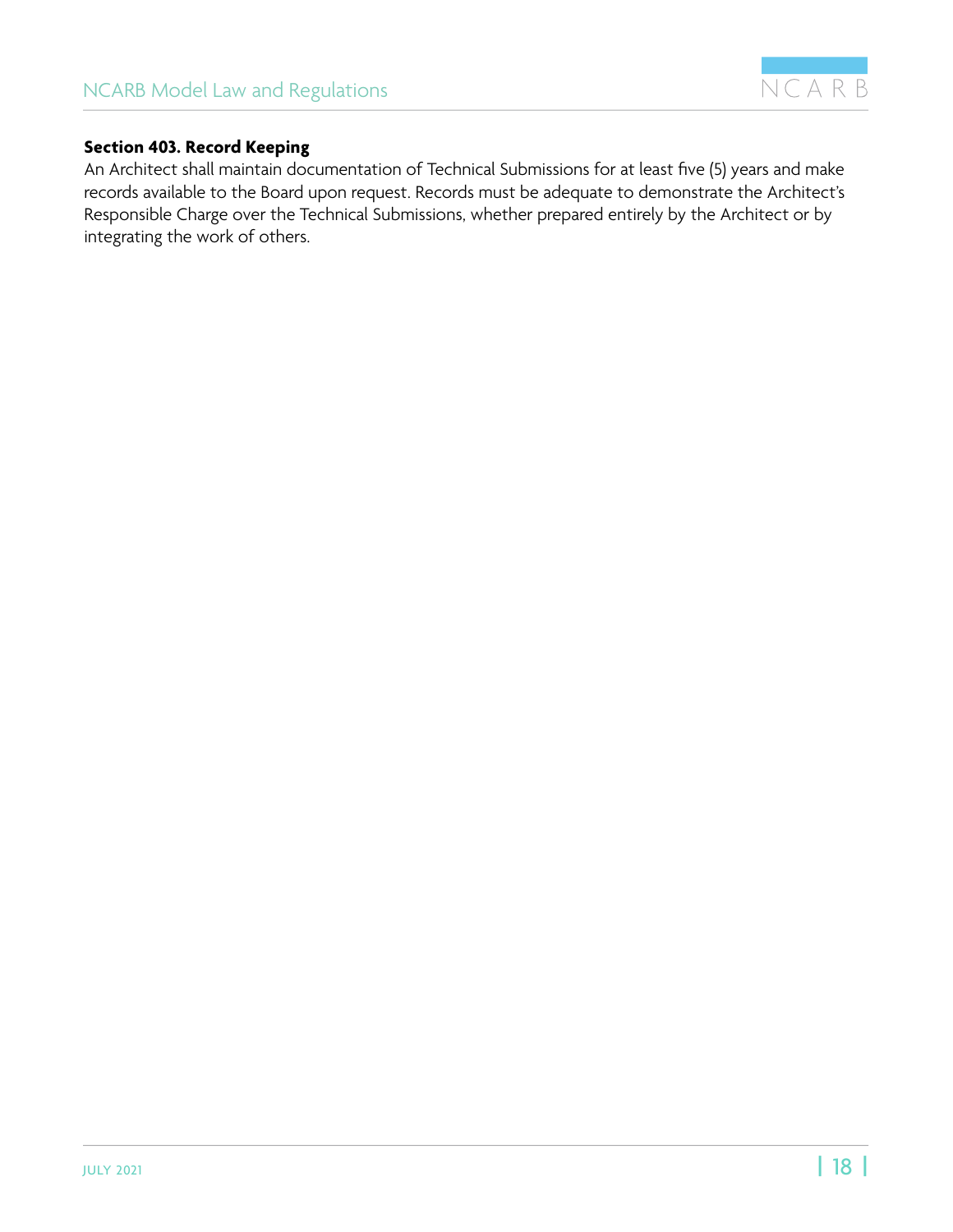

## <span id="page-18-0"></span>**Article V – Discipline**

#### **Section 501. Enforcement Authority and Grounds for Discipline**

- 1) The Board shall be charged with the enforcement of this Act and the regulations adopted hereunder. Persons, whether or not licensed or registered by the Board, who engage in conduct in violation of this Act or the regulations adopted hereunder, are subject to the Board's authority. Persons licensed or registered by the Board cannot divest the Board of its authority by changing their licensure or registration status or relinquishing their License or registration.
- 2) Conduct in violation of this Act or the regulations adopted hereunder includes, but is not limited to:
	- a. A conviction for or other official determination of a violation of any law, rule, or regulation of (Jurisdiction), any other Jurisdiction, or the federal government, pertaining to any aspect of the Practice of Architecture;
	- b. Unprofessional conduct relating to the Practice of Architecture;
	- c. Failure to conform to the accepted minimum standard of care;
	- d. Financial misconduct such as improper or fraudulent billing practices;
	- e. Incapacity or impairment, for whatever reason, that prevents an Architect from engaging in the Practice of Architecture consistent with the accepted minimum standard of care;
	- f. Conviction of a felony;
	- g. Engaging, or aiding and abetting any Person with engaging, in the Practice of Architecture without being licensed or registered pursuant to this Act;
	- h. Falsely using the title of "Architect" or any derivative thereof;
	- i. A conviction or other official determination of engaging in the Practice of Architecture in another Jurisdiction without being duly licensed in that Jurisdiction;
	- j. Attempting to use or using the License or seal of another Architect as their own;
	- k. Having had any license to engage in the Practice of Architecture subjected to disciplinary action by a licensing authority recognized by the Board, if the basis of such disciplinary action would have resulted in a violation in (Jurisdiction);<sup>10</sup>
	- l. Failure to comply with policies and procedures related to the examination and Approved Experience Program required by the Board for an initial License;
	- m. Having been sanctioned by the NCARB Board of Directors;
	- n. Failure to report to the Board any information as required under Article VI Complaints of this Act;

<sup>&</sup>lt;sup>10</sup> Section 501(2)(k) This provision is not intended to be used to impose additional discipline or civil penalties for minor or administrative infractions that have been resolved in the relevant Jurisdiction. Jurisdictions should rely upon this provision only if the Board determines additional disciplinary action intended to limit the public's exposure to the Architect's practice is required for actions such as a refusal to renew, revocation or suspension of licensure, or a restriction or limitation on practice.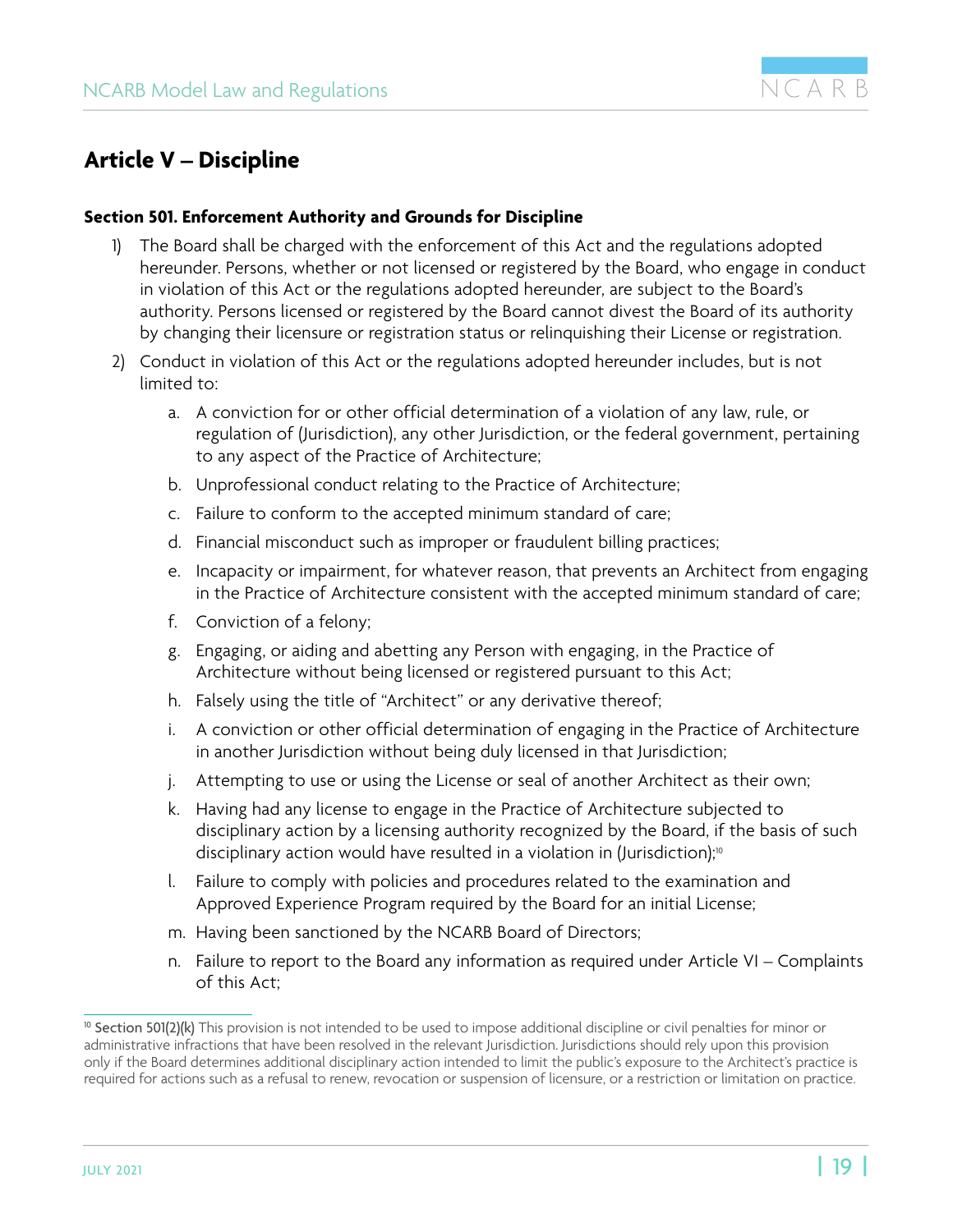- <span id="page-19-0"></span>o. Failure to disclose a fact or misrepresentation of a fact to the Board;
- p. Failure to cooperate with the Board in an investigation pending against any Person;
- q. Failure to comply with any stipulation or agreement of any Board disciplinary action; or
- r. Any other grounds as provided by the Board in regulation.

#### **Section 502. Disciplinary Procedures**

- 1) The Board shall by regulation set forth procedures for discipline pursuant to the (Jurisdiction) Administrative Procedures Act, including, but not limited to, the right to a hearing and judicial review.
- 2) The Board acting by itself or through a designee may administer oaths, take depositions, and issue subpoenas to compel the attendance of witnesses and the production of books, papers, records, memoranda, or other information necessary to enforce this Act.

#### **Section 503. Disciplinary and Other Enforcement Actions**

- 1) For conduct violating any provision of this Act or the regulations adopted hereunder, the Board may refuse to issue, renew, or reinstate, or may suspend, revoke, reprimand, restrict or otherwise limit the License or registration of any Person, whether or not currently licensed, pursuant to the (Jurisdiction) Administrative Procedure Act. The Board in addition to other enforcement actions may impose civil penalties, including recovery of costs, for violations of this Act and the regulations adopted hereunder.
- 2) The Board or, upon the request of the Board, the Attorney General, or the appropriate District Attorney, shall file an action to enjoin or restrain a Person, whether or not licensed or registered, from violating any provision of this Act or the regulations adopted hereunder, including injunctive relief, in the court with appropriate jurisdiction.
- 3) If any Person refuses to comply with any decision or order of the Board, then the Board or, upon the request of the Board, the Attorney General, or the appropriate District Attorney, shall file an action for the enforcement of such decision or order, including injunctive relief, in the court with appropriate jurisdiction. After due hearing, the court shall order the enforcement of such decision or order, or any part thereof, if legally and properly made by the Board and, where appropriate, injunctive relief.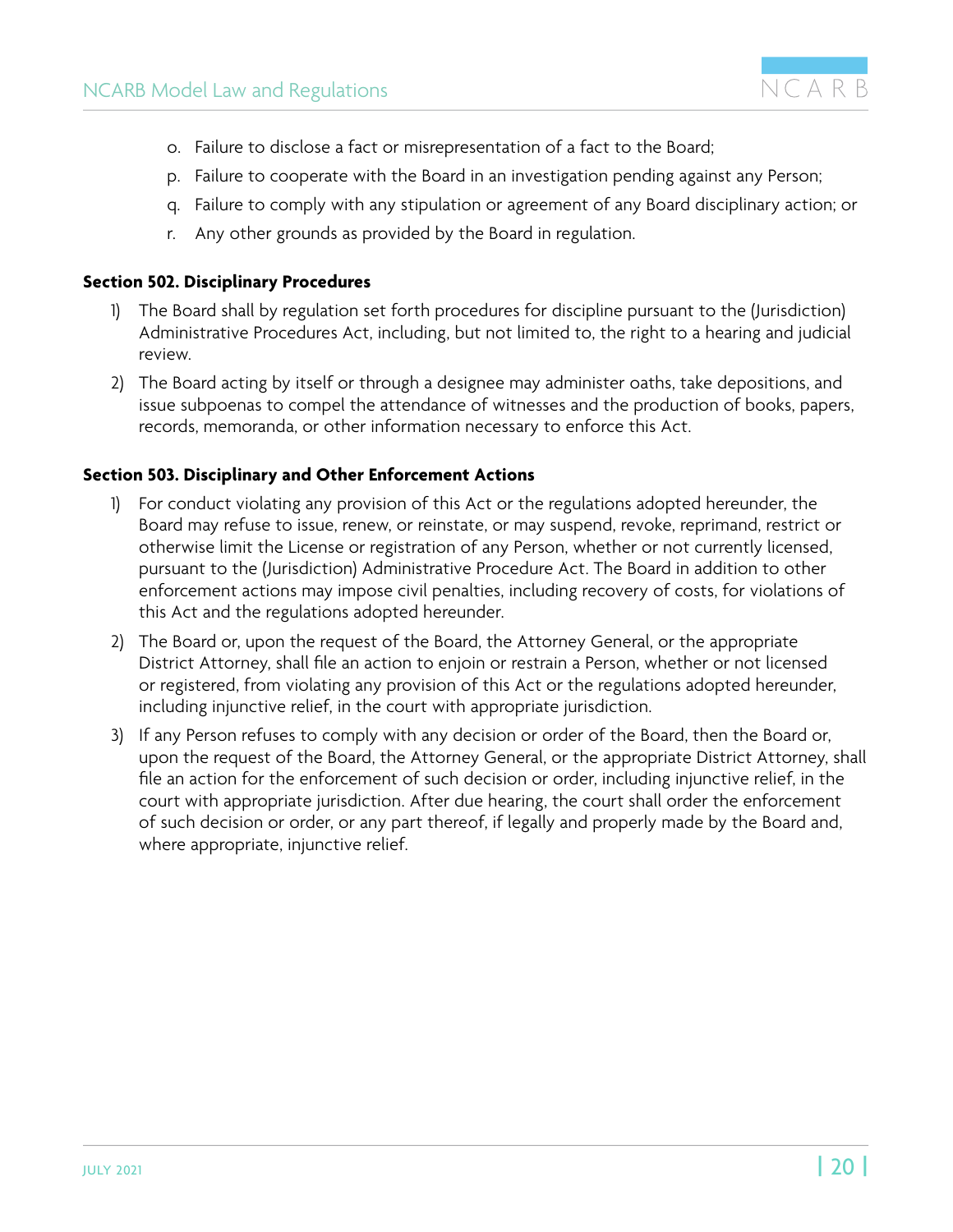

## <span id="page-20-0"></span>**Article VI – Complaints**

#### **Section 601. Complaint Procedures**

The Board shall establish comprehensive procedures for reporting and receiving complaints of a possible violation of this Act.

#### **Section 602. Duty to Report Misconduct**

Any Architect, Applicant, or Firm who has knowledge of any conduct by any Person that may constitute grounds for disciplinary action under any provision of this Act or any regulation duly promulgated hereunder shall report such conduct to the Board. An Architect, Applicant, or Firm who violates this Act or any regulation promulgated hereunder is required to self-report such violation to the Board.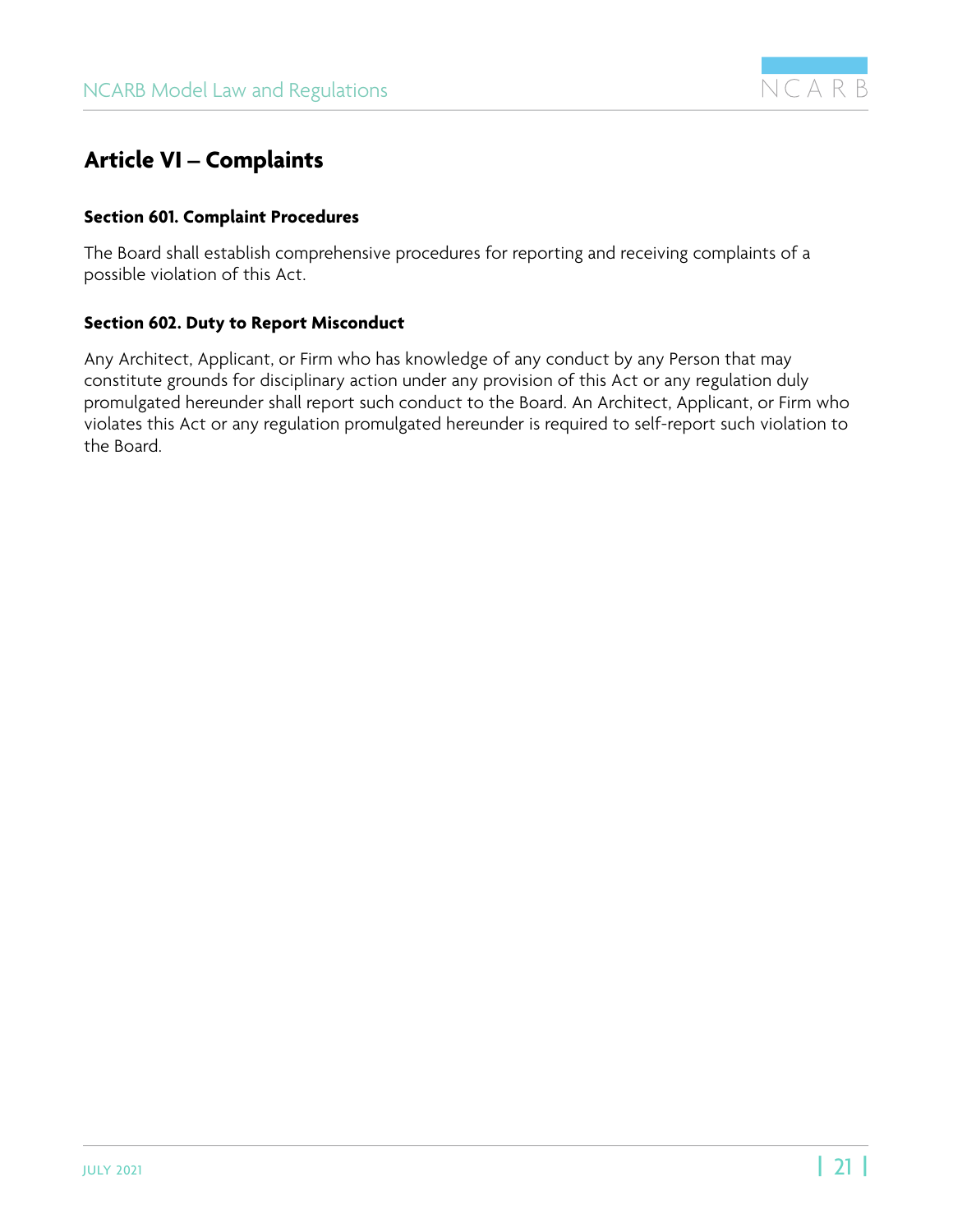

## <span id="page-21-0"></span>**Article VII – Other**

#### **Section 701. Severability**

If any provision of this Act is declared unconstitutional or illegal, or the applicability of this Act to any Person or circumstance is held invalid by a court of competent jurisdiction, the constitutionality or legality of the remaining provisions of this Act and the application of this Act to other Persons and circumstances, shall not be affected, and shall remain in full force and effect, without the invalid provision or application.

#### **Section 702. Effective Date**

This Act shall be in full force and effect on (Date).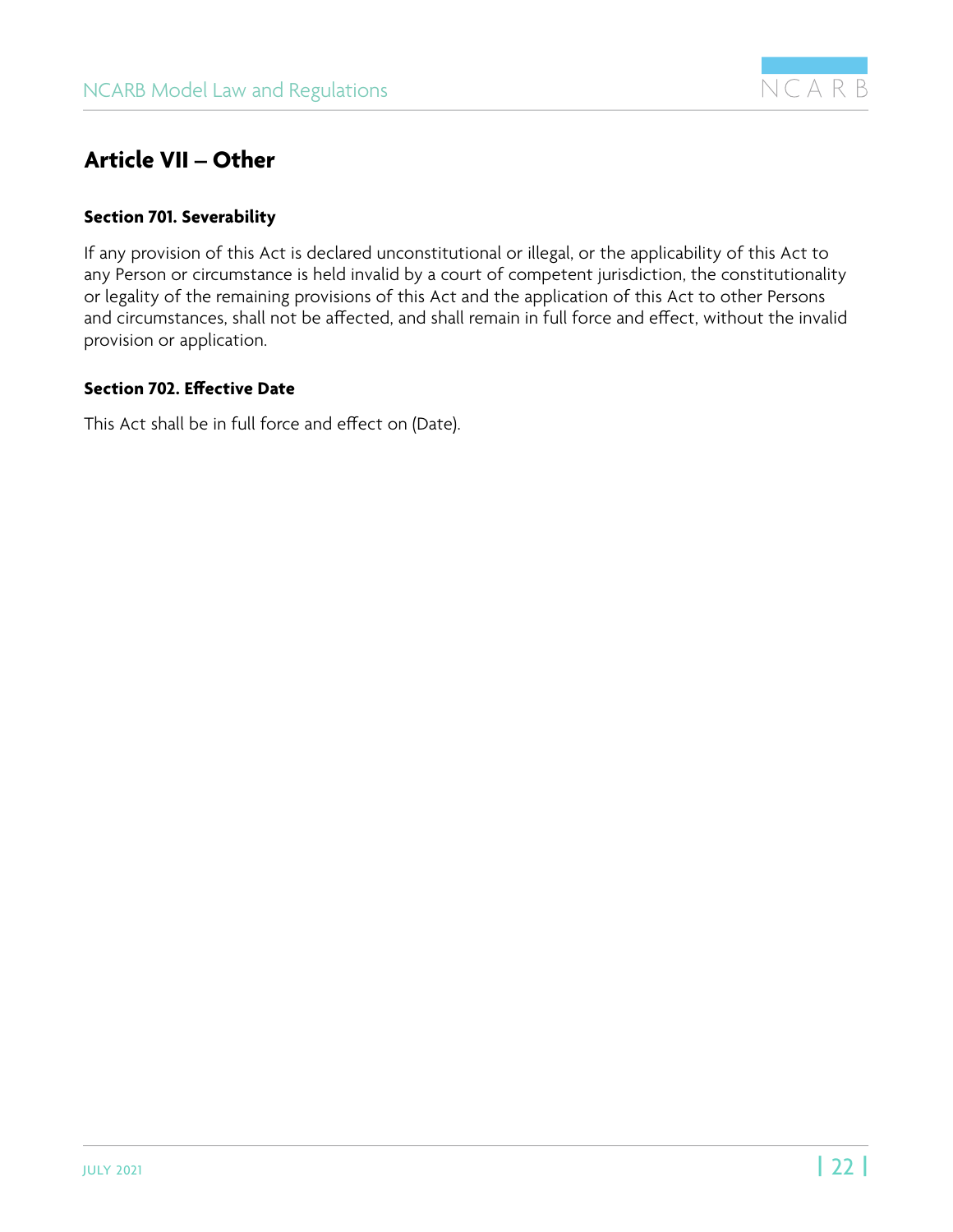

## <span id="page-22-0"></span>**Model Regulations**

## **Table of Contents**

| R104 (Model Law Section 104. Activities and |  |
|---------------------------------------------|--|
|                                             |  |
|                                             |  |
|                                             |  |
|                                             |  |
|                                             |  |
|                                             |  |
|                                             |  |
|                                             |  |
|                                             |  |
|                                             |  |
|                                             |  |
|                                             |  |
|                                             |  |
|                                             |  |
|                                             |  |
|                                             |  |
|                                             |  |
|                                             |  |
|                                             |  |
|                                             |  |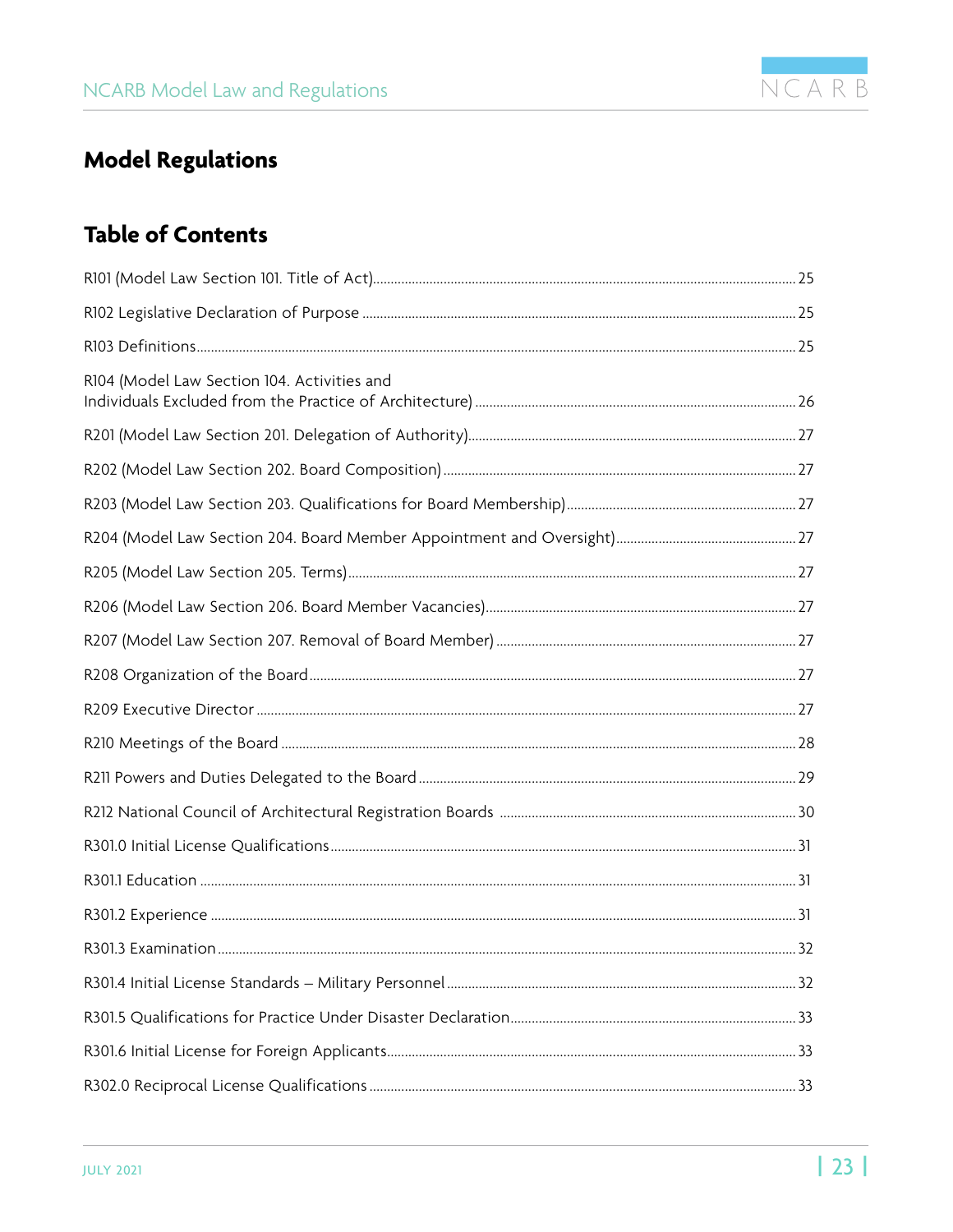

## **Table of Contents (Continued)**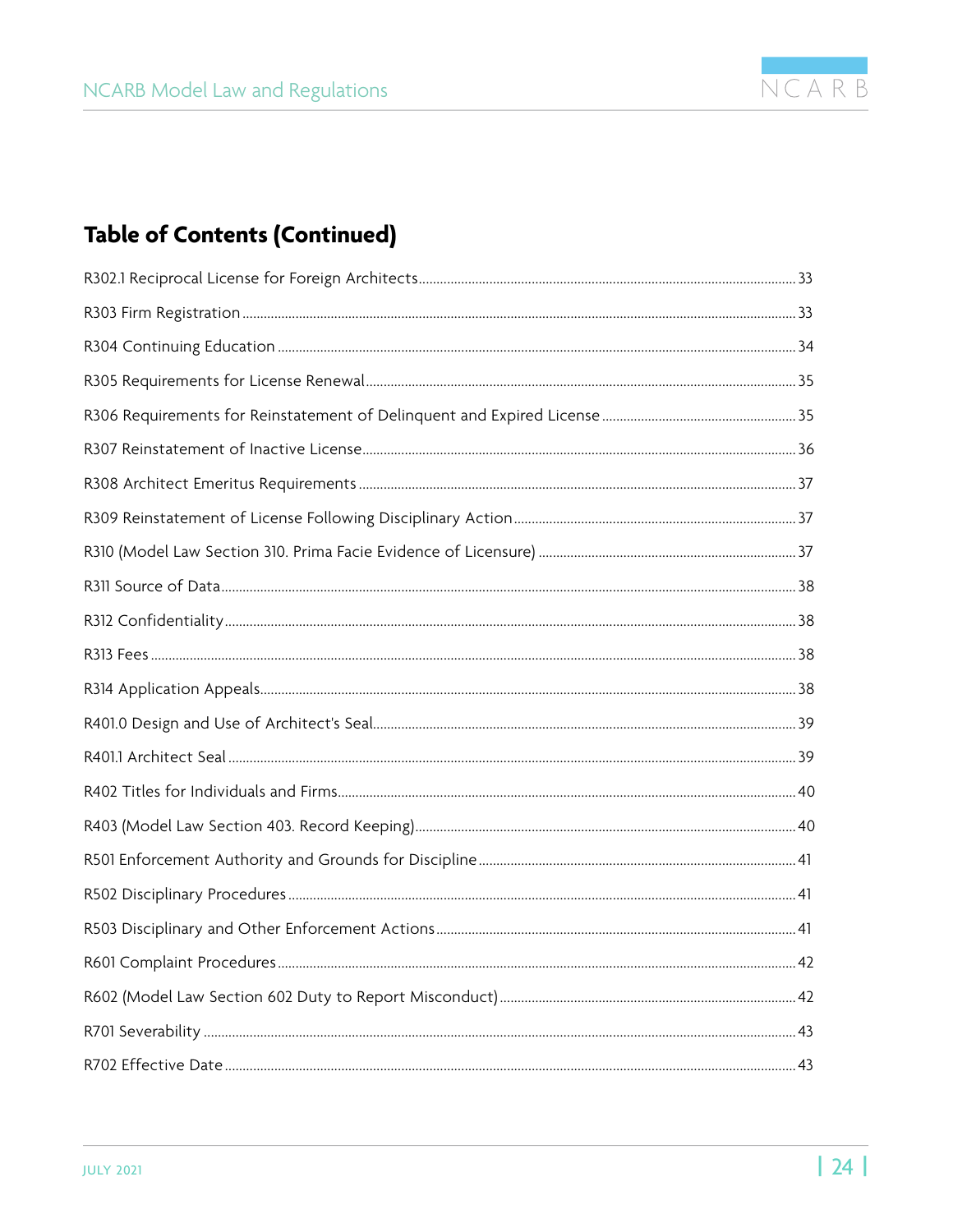

#### <span id="page-24-0"></span>**R101 (Model Law Section 101. Title of Act)**

[Reserved]

#### **R102 Legislative Declaration of Purpose**

These regulations are adopted by [Board Name] under the authority of [Act], establishing the Board and conferring upon it responsibility for licensing of Architects and the regulation of the Practice of Architecture, and in conformity with other applicable jurisdictional acts.

#### **R103 Definitions**

Terms defined in [Act] have the same meanings when used in these regulations**.** As used in these regulations, the following terms have the following meanings:

- 1) **Continuing Education Hour (CEH)** One continuous instructional hour (50 to 60 minutes of contact) spent in Structured Educational Activities intended to increase or update the Architect's knowledge and Competence in Health, Safety, and Welfare Subjects. If the provider of the Structured Educational Activities prescribes a customary time for completion of such an activity, then such prescribed time shall, unless the Board finds the prescribed time to be unreasonable, be accepted as the Architect's time for Continuing Education Hour purposes irrespective of actual time spent on the activity.
- 2) **Health, Safety, and Welfare Subjects** Technical and professional subjects related to the Practice of Architecture that the Board deems appropriate to safeguard the public and that are within the following continuing education subject areas necessary for the proper evaluation, design, construction, and utilization of Buildings and the built environment.
	- a. Practice Management: This category focuses on areas related to the management of architectural practice and the details of running a business.
	- b. Project Management: This category focuses on areas related to the management of architectural projects through execution.
	- c. Programming & Analysis: This category focuses on areas related to the evaluation of project requirements, constraints, and opportunities.
	- d. Project Planning & Design: This category focuses on areas related to the preliminary design of sites and Buildings.
	- e. Project Development & Documentation: This category focuses on areas related to the integration and documentation of Building systems, material selection, and material assemblies into a project.
	- f. Construction & Evaluation: This category focuses on areas related to construction contract administration and post-occupancy evaluation of projects.
- 3) **Prototypical Building** Any Building or any space within a Building intended to be constructed in multiple locations for a client and that conveys a standard design.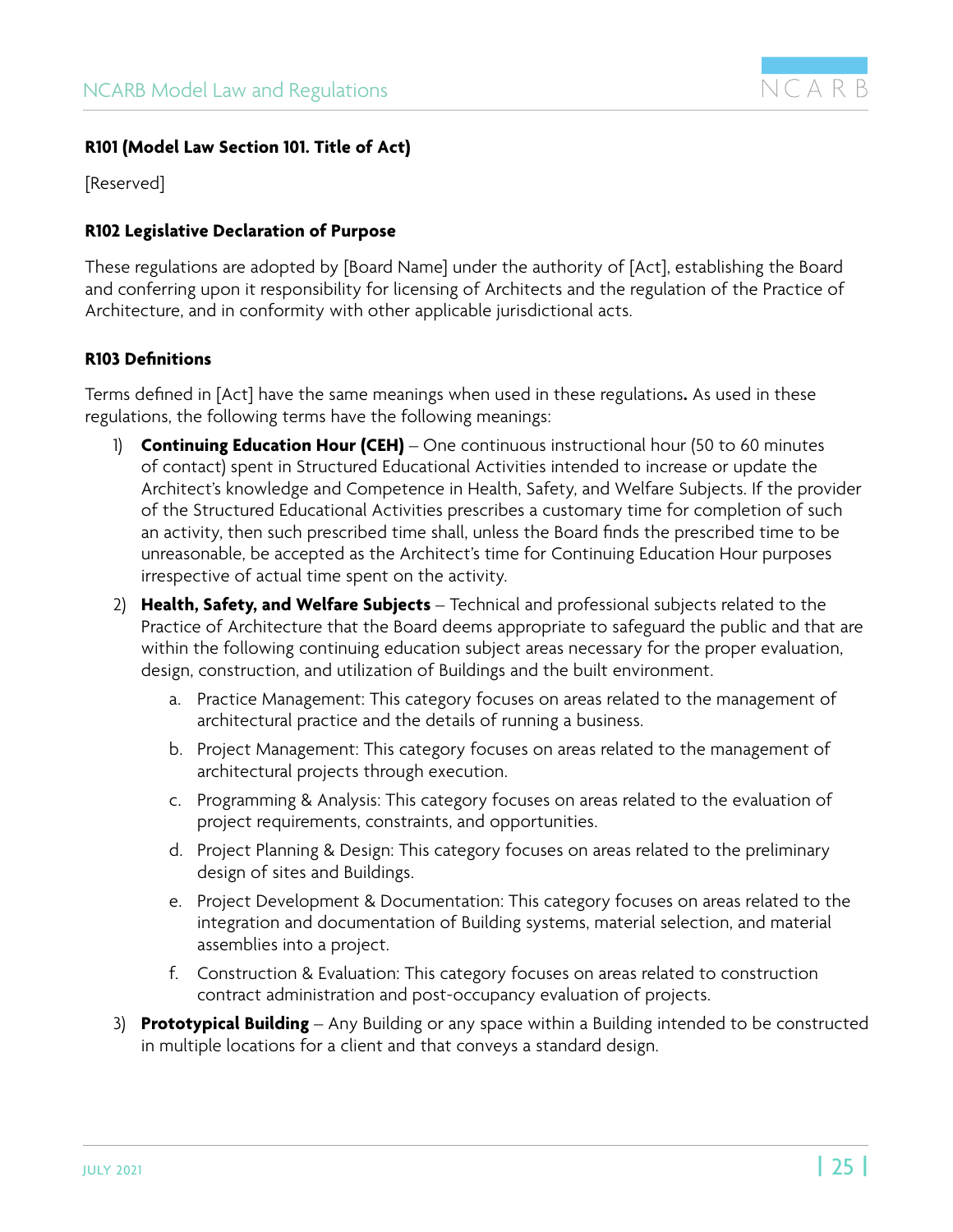<span id="page-25-0"></span>4) **Structured Educational Activities** – Educational activities in which at least 75 percent of an activity's content and instructional time must be devoted to Health, Safety, and Welfare Subjects related to the Practice of Architecture, including courses of study or other activities under the areas identified as Health, Safety, and Welfare Subjects and provided by qualified individuals or organizations, whether delivered by direct contact or distance learning methods.

#### **R104 (Model Law Section 104. Activities and Individuals Excluded from the Practice of Architecture)**

[Reserved]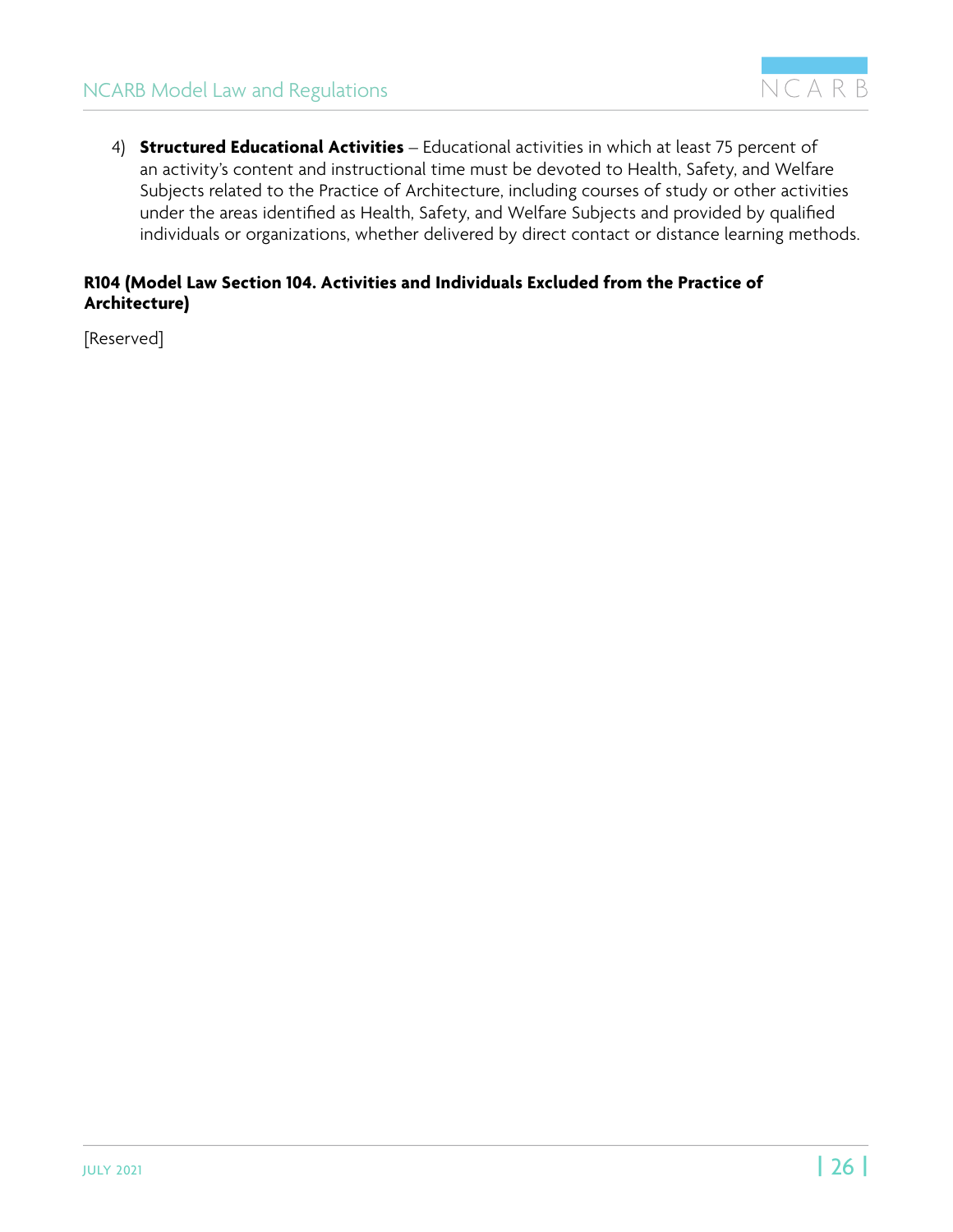

#### <span id="page-26-0"></span>**R201 (Model Law Section 201. Delegation of Authority)**

[Reserved]

#### **R202 (Model Law Section 202. Board Composition)**

[Reserved]

#### **R203 (Model Law Section 203. Qualifications for Board Membership)**

[Reserved]

#### **R204 (Model Law Section 204. Board Member Appointment and Oversight)**

[Reserved]<sup>1</sup>

#### **R205 (Model Law Section 205. Terms)**

[Reserved]

#### **R206 (Model Law Section 206. Board Member Vacancies)**

[Reserved]

#### **R207 (Model Law Section 207. Removal of Board Member)**

[Reserved]

#### **R208 Organization of the Board**

A Board member shall serve a term of (Number) year(s) as an officer, commencing with the day of the officer's election and ending upon the election of the officer's successor. An officer shall serve no more than (Number) consecutive (Number)-year terms in each office to which they are elected.

#### **R209 Executive Director**

The Executive Director $^{\scriptscriptstyle 2}$  is responsible for the day-to-day operations of the Board office and is the Person who shall be served in judicial proceedings against the Board. The Board delegates to the Executive Director certain responsibilities to properly fulfill the Board's duties, which may include, but are not limited to, the following:

<sup>&</sup>lt;sup>1</sup> R204 Most Jurisdictions have a process by which Board member appointments are conducted. In many cases that is through a governor's appointment office. Boards should take care to ensure that any rule addressing appointment complies with the process identified at the Jurisdictional level. Some Boards have Board members who represent specific geographical regions within their Jurisdiction. Specific details related to identification, selection, or election of candidates for those positions should be described here.

<sup>&</sup>lt;sup>2</sup> **R209** There are different types of Board structure that impact the responsibilities of an Executive Director. Member Boards should review this section and modify to ensure the responsibilities are appropriately documented for the Board's model.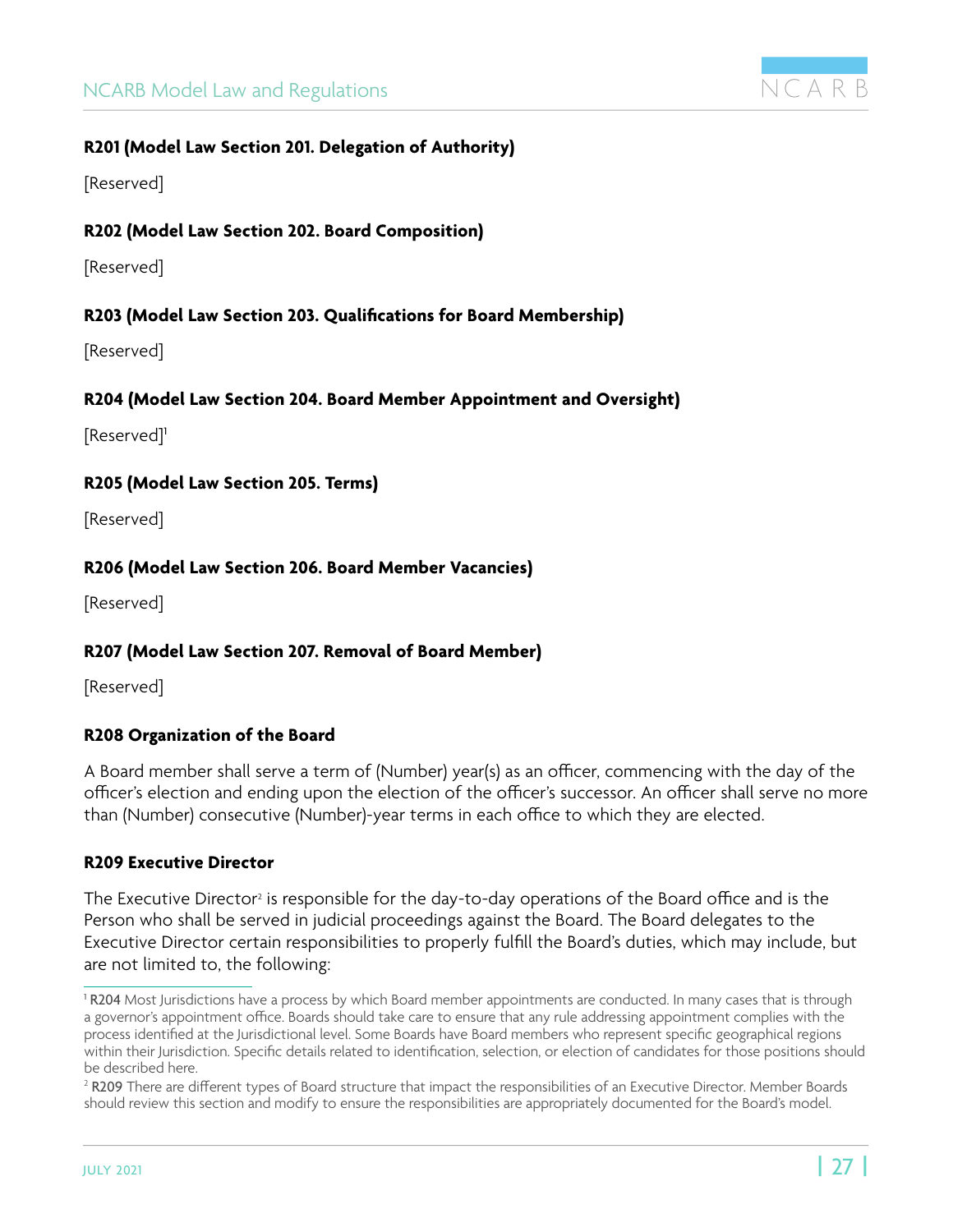

- <span id="page-27-0"></span>1) Review and prepare applications for Board approval;
- 2) Oversee investigations of complaints and present proposed adjudication for Board action;
- 3) Draft new rules and amendments to rules for Board proposal and adoption;
- 4) Develop the budget for Board approval;
- 5) Collect fees and monitor expenditures of funds;
- 6) Contract for required business services;
- 7) Report key operations performance measures to the Board;
- 8) Engage the Board in planning and implement the strategic plan;
- 9) Oversee and evaluate all staff;
- 10) Facilitate communications to and among Board members and make arrangements for Board meetings;
- 11) Serve as an agent of the Board when communicating with other jurisdictional agencies and the public;
- 12) Issue meeting minutes, reports, and notices required of the Board; and
- 13) Any other duties the Board may assign from time to time.

#### **R210 Meetings of the Board**

All aspects of any meeting of the Board shall comply with all requirements prescribed by (Jurisdiction) law, including the (Jurisdiction) Administrative Procedure Act and Open Meetings Act, and any regulations promulgated thereunder.

- 1) The Board shall meet at least every calendar quarter (i.e., every three months). The Board shall meet at such additional times as may be called by the Chairperson of the Board or by twothirds (2/3) vote of the members of the Board. Meetings should be scheduled to timely address the issues to be voted on at the NCARB Regional and Annual Business Meetings, including to discuss regional and Board of Directors elections, review proposed resolutions, and determine Board delegates to the meeting.
- 2) The Board shall meet at such locations as it may from time to time determine. The location for each meeting shall be determined prior to giving notice of any such meeting and shall not be changed after such notice is given without adequate prior notice.
- 3) The Board, consistent with (Jurisdiction) law and any regulations promulgated thereunder, may allow Board members not present at the meeting location to participate by means of conference telephone or by means of communication by which all Persons in the meeting are able to hear one another and otherwise fully participate in the meeting. Such participation shall constitute presence in person at the meeting.
- 4) Notice of all Board meetings shall be given in the manner and pursuant to all requirements prescribed by the (Jurisdiction) Administrative Procedure Act.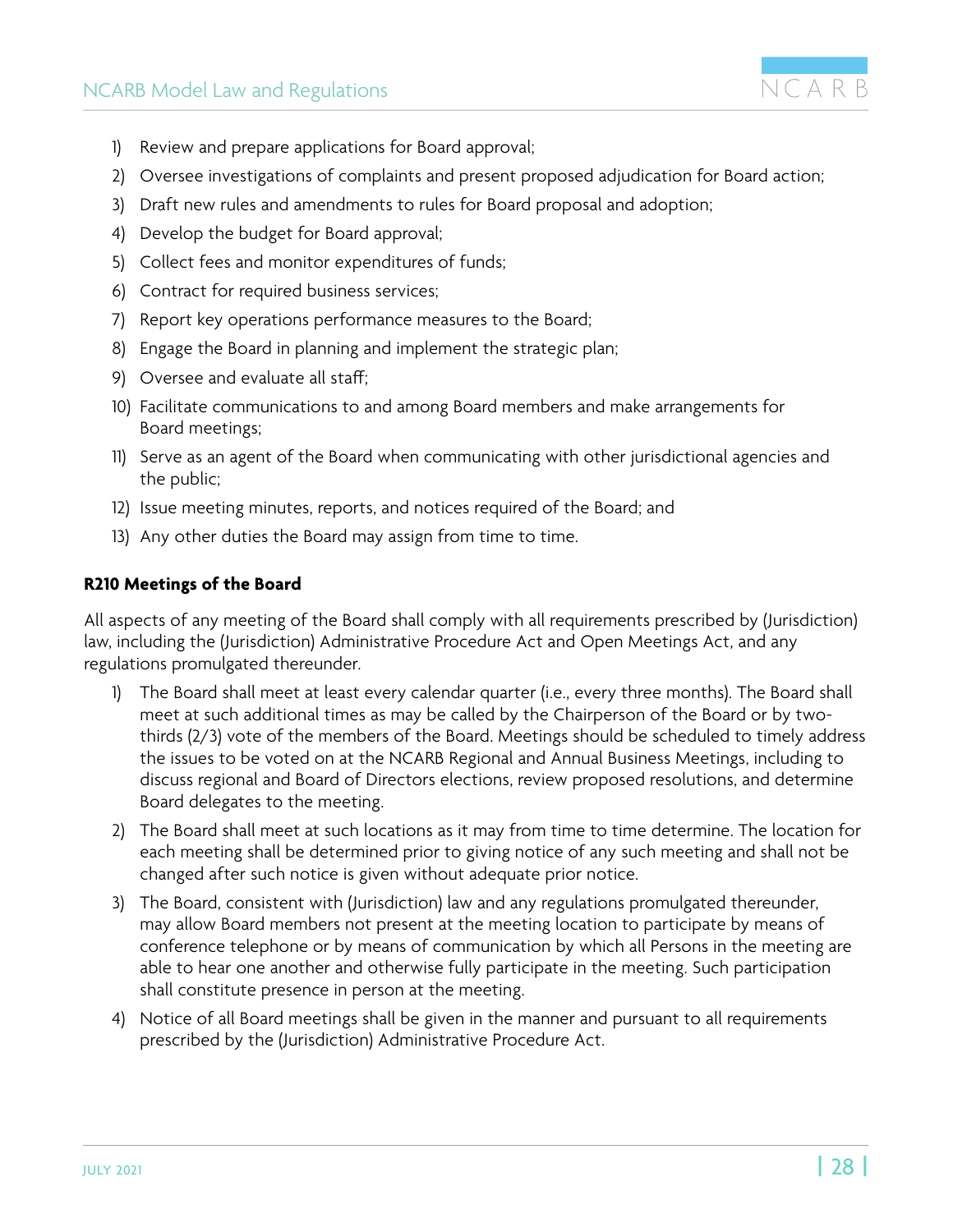- <span id="page-28-0"></span>5) A majority of Board members as constituted by statute shall constitute a quorum for the convening and conduct of a Board meeting and, except where a greater number is required under statute or the Act or by any regulation of the Board, all actions of the Board shall be by a majority of the members present at a meeting at which quorum is present.
- 6) A record of all Board meetings shall be maintained in accordance with the (Jurisdiction) Open Meetings Acts.
- 7) Each Board member shall be given a daily allowance and itemized reimbursement in compliance with (Jurisdiction) law for expenses related to Board meetings and other Board related business, including attending NCARB regional and national meetings.
- 8) Official minutes of Board meetings shall be prepared and approved at the next regular meeting.
- 9) Unless required otherwise, by law or by these regulations, Robert's Rules of Order shall be used to conduct Board meetings.
- 10) Among other official records required by law, or by rules of other agencies in support of law, there shall be kept in the Board offices accurate and current records. Such records may be kept in paper or electronic format and may include, but are not limited to $\cdot$ :
	- a. Minutes of all Board meetings;
	- b. The name and registration number of all Persons to whom Licenses or registrations are issued, the last known address of all such Architects and Firms;
	- c. Documentation supporting/attesting to the Architect's or Firm's qualifications; and
	- d. Alleged violations and investigatory documentation related to disciplinary actions.

#### **R211 Powers and Duties Delegated to the Board**

In addition to the powers and duties in Section 211, the Board shall perform its duties and transact its business, including, but not limited to:

- 1) Review and approve applications;
- 2) Review complaints and adjudicate enforcement cases brought under the Act and these regulations;
- 3) Make, adopt, amend, and repeal regulations;
- 4) Monitor the budget and operations via key performance measures;
- 5) Strategically plan the focus and initiatives of the Board;
- 6) Review and comment on NCARB resolutions for the jurisdictional submittal process consistent with *NCARB Bylaws*;

- a. Minutes: Into perpetuity.
- b. Name, License or registration number, and address of licensees (individual and Firm): Into perpetuity.
- c. Documentation supporting licensee qualifications: Until death of licensee.
- d. Investigatory/disciplinary documentation: Until death of licensee.

NCARR

<sup>3</sup> R210(10) If an existing retention schedule for such records does not exist through other jurisdictional law, the Board shall establish an appropriate retention schedule for each record. Recommendations for retention are as follows: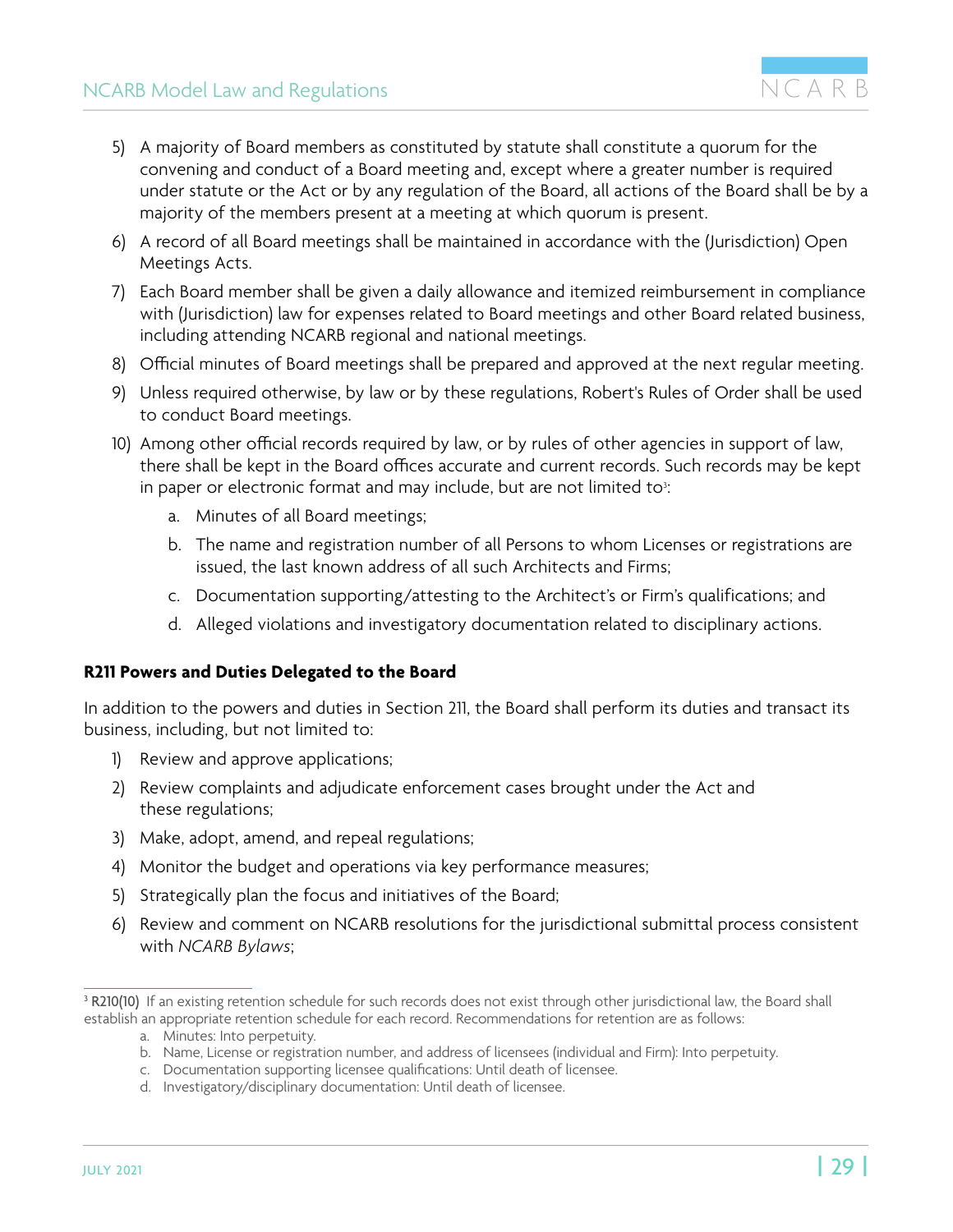

- <span id="page-29-0"></span>7) Discuss business matters and authorize the Board's voting delegate to represent the Board's interest at the NCARB Regional and Annual Business Meetings;
- 8) Review and respond to requests to assist the (Jurisdiction's) legislative and executive branch processes;
- 9) Review and respond to other matters as they arise; and
- 10) Make available for public access the names of all licensed and registered Persons.

#### **R212 National Council of Architectural Registration Boards**

- 1) The Board shall maintain membership in NCARB and its Regional Conferences and pay the necessary costs thereof.
- 2) The Board must keep up-to-date information on the experience and examination programs and recommended policies adopted by NCARB.
- 3) The Board shall participate in NCARB discussions related to establishing uniform standards of architectural registration throughout the United States and its territories.
- 4) The Board shall develop policies for Board member participation in NCARB committees, leadership, or other volunteer opportunities.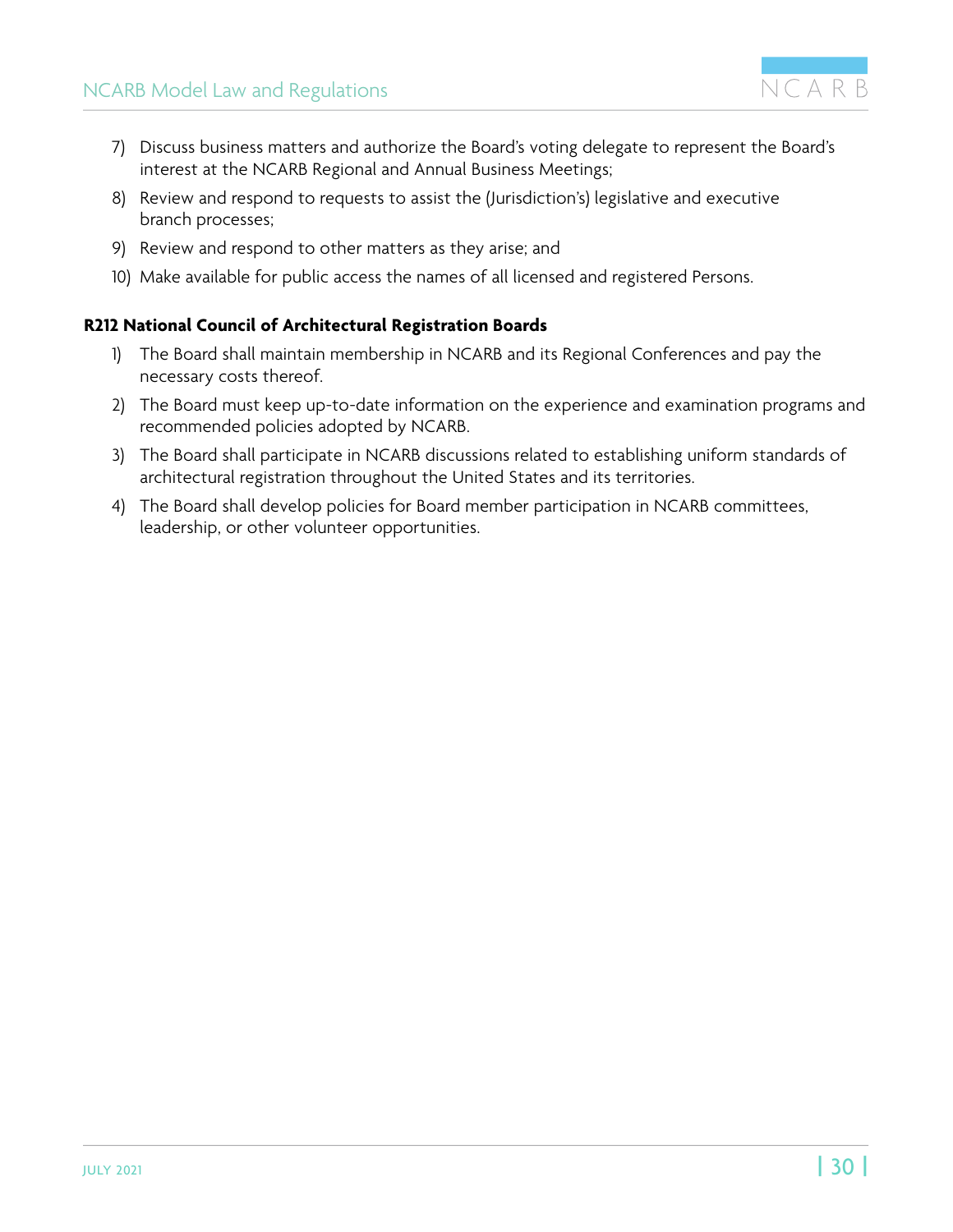

#### <span id="page-30-0"></span>**R301.0 Initial License Qualifications**

- 1) To obtain an initial License other than pursuant to R301.4, an Applicant must meet the requirements set forth in R301.0 – R301.3.
- 2) In evaluating qualifications, the Board may, prior to reaching its decision, require the Applicant to substantiate the Applicant's qualifications.

#### **R301.1 Education**

- 1) An Applicant shall complete an Approved Educational Program, or its equivalent as described herein, to obtain an initial License.
- 2) An Approved Educational Program is a degree accredited by the National Architectural Accrediting Board (NAAB) or education deemed equivalent by the Board to the *NCARB Education Standard* pursuant to R301.1(2)(B). At a minimum, the criteria for determining such compliance with the education requirements shall include:
	- a. An original, certified transcript from an Approved Educational Program transmitted through NCARB; or
	- b. As an alternative to satisfying the Approved Educational Program requirement, the Board may consider (i) any other architectural curriculum that has not been accredited by NAAB, but that has been evaluated and found to be an equivalent standard based on the NCARB Alternatives to Education Requirement as identified in the *NCARB Certification Guidelines*, the most recent version being incorporated herein by reference; or (ii) demonstration of successful completion of an Education Evaluation Services for Architects (EESA) review. The Board may also consider an Applicant's combination of education and experience that has been evaluated and found to be equivalent to the *NCARB Education Standard*, the most recent version being incorporated herein by reference.
- 3) Other experience may be substituted for the licensure requirements set forth in [Education] only insofar as the Board considers it to be equivalent to or better than such requirements. The Applicant must provide to the Board clear and convincing evidence of the equivalency or better of such other experience.

#### **R301.2 Experience**

An Applicant shall successfully complete the Approved Experience Program to obtain an initial License. An Approved Experience Program means the Architectural Experience Program (AXP) administered by NCARB.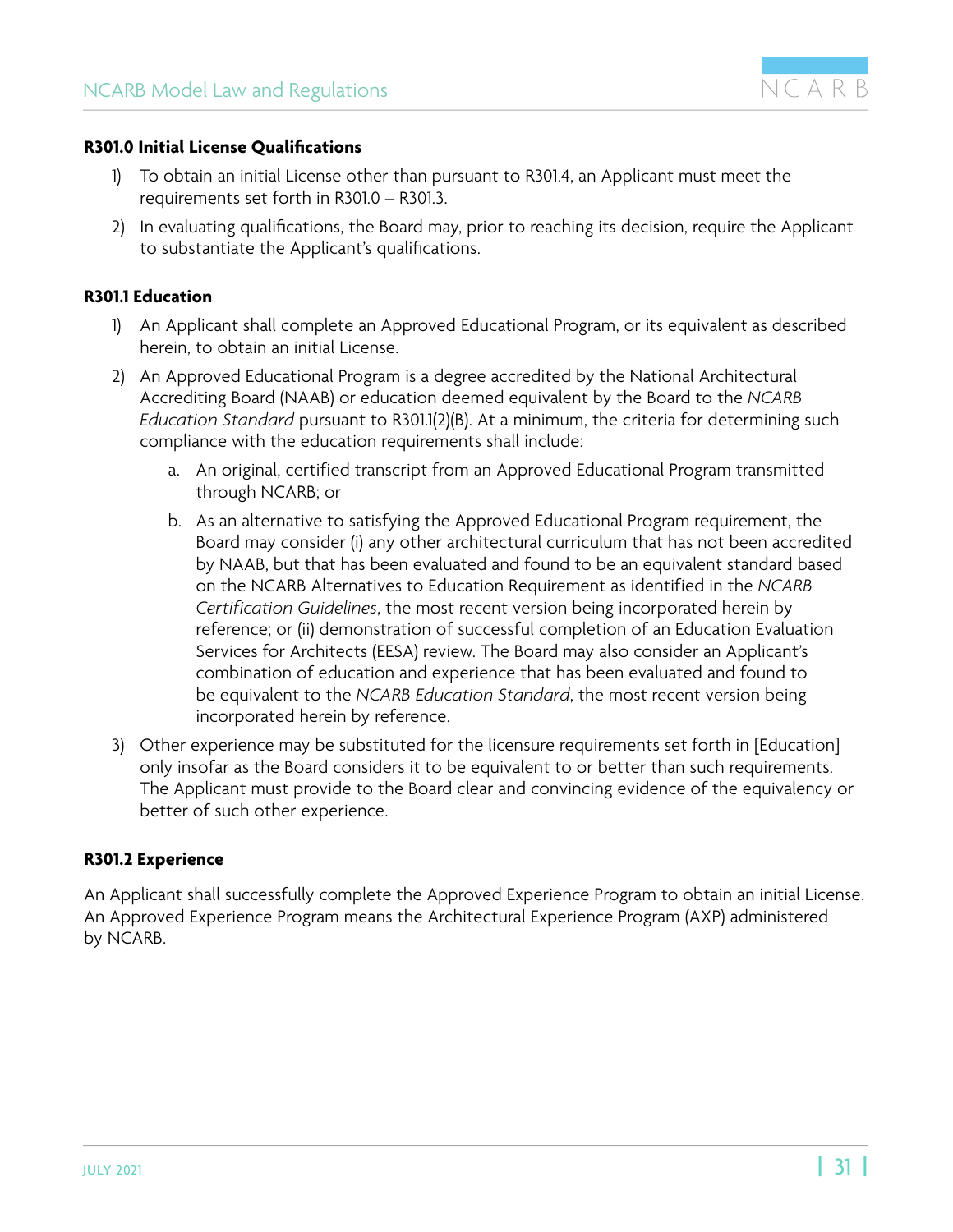

#### <span id="page-31-0"></span>**R301.3 Examination**

- 1) An Applicant shall pass the Approved Examination in accordance with the NCARB standards current at the time the Applicant took the Approved Examination to obtain an initial License. An Approved Examination means the Architect Registration Examination (ARE) administered by NCARB.<sup>4</sup>
- 2) To qualify for the Approved Examination, an Applicant shall present satisfactory evidence to the Board of one of the following:
	- a. An architecture degree from an Approved Educational Program; or
	- b. Active enrollment in a NCARB-accepted Integrated Path to Architectural Licensure (IPAL) option within an Approved Educational Program.
- 3) The Board shall accept the ARE results as determined by NCARB.
- 4) Any violation or alleged violation of NCARB's guidelines or policies by an Applicant, including an Applicant's confidentiality agreements with respect to the examination, will be investigated and acted upon by NCARB. NCARB will report disciplinary actions taken based on such violation to the Board for possible disciplinary action under R501.
- 5) The Board may allow an Applicant to review a failed examination result in accordance with NCARB standards and procedures.
	- a. The Board shall work with NCARB staff to determine the time and place for each review of a failed examination.
	- b. A Board staff member shall be present during an Applicant's review of the Applicant's failed examination.
	- c. The Board shall accept NCARB's final determination on all examination score result review and challenges.

#### **R301.4 Initial License Standards – Military Personnel**

- 1) To obtain a License other than pursuant to R301.0 R301.3, an Applicant who is military personnel shall meet the requirements set forth in this section R301.5.
	- a. In evaluating qualifications, the Board may, prior to reaching its decision, require the Applicant to substantiate the Applicant's qualifications.
	- b. Other experience may be substituted for the initial License requirements set forth in [Education military] insofar as the Board considers it to be at least equivalent to or more comprehensive than such requirements. The Applicant must show by clear and convincing evidence the equivalency or better of such other experience.
- 2) An Applicant shall be of good character as verified to the Board by an Applicant's employers or by honorable discharge evidenced by a copy of military discharge document (DD 214).
- 3) An Applicant shall complete an Approved Educational Program.

<sup>4</sup> R301(3) Some Jurisdictions require a jurisprudence or supplemental examination and may insert such requirement into their rules. If jurisprudence or supplemental examination(s) are required by the (Jurisdiction), Applicant shall pass the NCARB Approved Examination prior to administration of the supplemental examinations.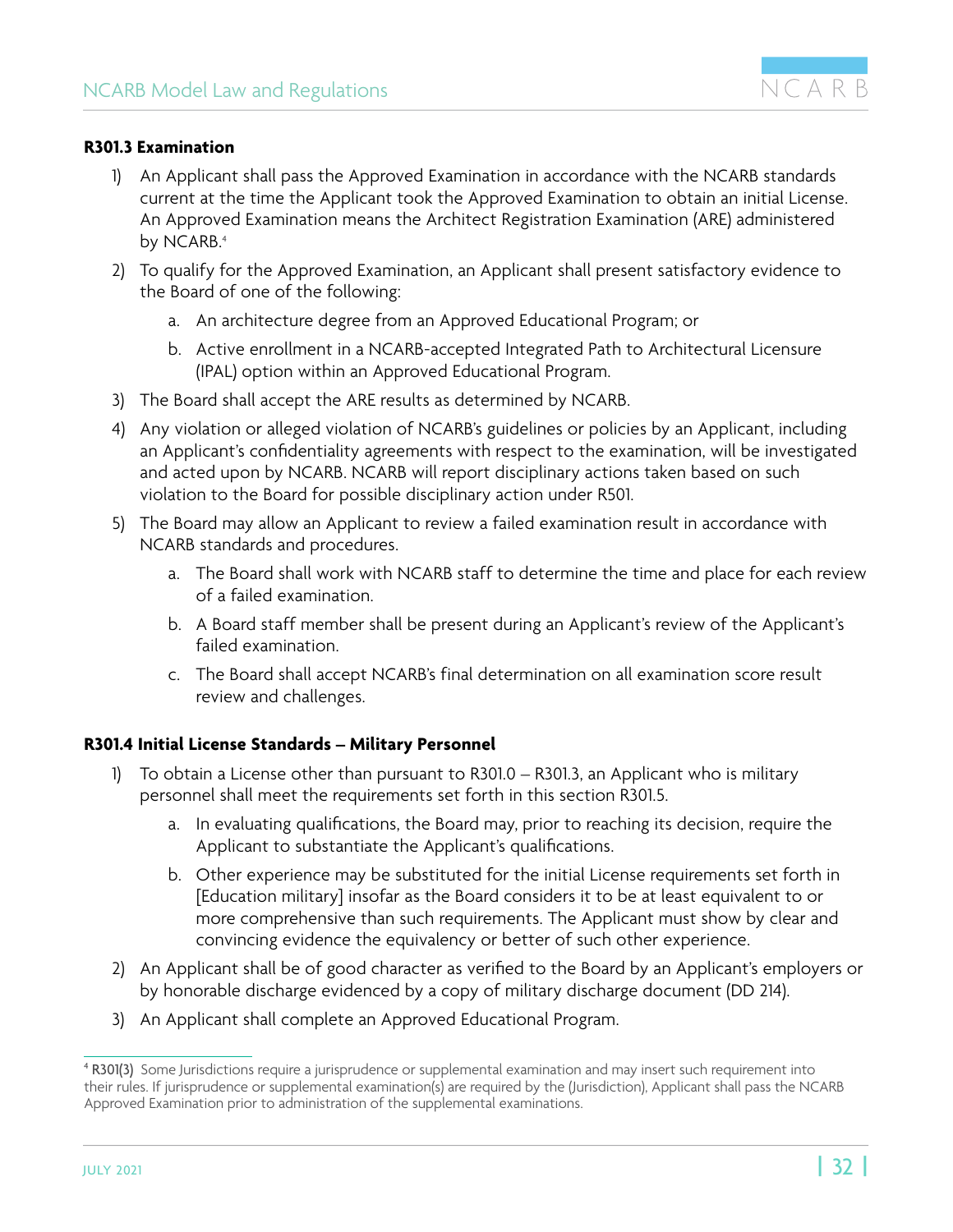- <span id="page-32-0"></span>4) An Applicant shall complete an Approved Experience Program. In lieu of an Approved Experience Program, the Board may accept "professional training while in active duty" as it deems acceptable and in keeping with the experience requirements set forth by the NCARB.
- 5) An Applicant shall pass an Approved Examination.

#### **R301.5 Qualifications for Practice Under Disaster Declaration**

Any individual licensed to engage in the Practice of Architecture in another Jurisdiction may provide disaster assessment services<sup>s</sup> within the scope of their License and in response to a disaster declared by the U.S. Federal Government, governor, or other appropriate authority of (Jurisdiction). On written notice to the Board, such services may be provided in (Jurisdiction) without a License for the duration of the incident period, defined as the time interval during which disaster-causing incident occurs, as established by the U.S. Department of Homeland Security's Federal Emergency Management Agency in the FEMA-State Agreement and Published in the Federal Register. The individual providing services pursuant to this regulation is bound by (Jurisdiction) law. The Board reserves the authority to remove, revoke, rescind, or restrict this disaster-declaration practice privilege of any individual without a hearing by a majority vote of its members.

#### **R301.6 Initial License for Foreign Applicants**

To obtain an initial License, a foreign Applicant shall complete the same requirements as identified in R301.0 – R301.3.

#### **R302.0 Reciprocal License Qualifications**

Pursuant of Section 302 of the Act, to obtain a reciprocal License in (Jurisdiction), an Applicant must have their NCARB Record transmitted to the Board, file an application with the Board, and pay the applicable fee.

#### **R302.1 Reciprocal License for Foreign Architects**

Individuals actively licensed as an Architect by a regulatory authority outside of the United States or Canada, who currently hold an NCARB Certificate obtained through a Mutual Recognition Agreement, Mutual Recognition Arrangement, or Tri-National Agreement, shall be eligible for a License.

#### **R303 Firm Registration**

Legally formed business entities shall apply to the Board for a certificate of Firm registration and shall provide the information required in Board regulations prior to doing business in (Jurisdiction).

1) Any legally formed business entity, whether organized under the laws of (Jurisdiction) or any

<sup>&</sup>lt;sup>5</sup> **R301(5)** "Disaster assessment services" are limited to evaluation of structural integrity or nonstructural elements affecting life, safety, and habitability. Other architectural services beyond disaster assessment services, including but not limited to design of repairs, demolition plans, construction documents, or construction administration, should only be undertaken by an Architect licensed in the Jurisdiction.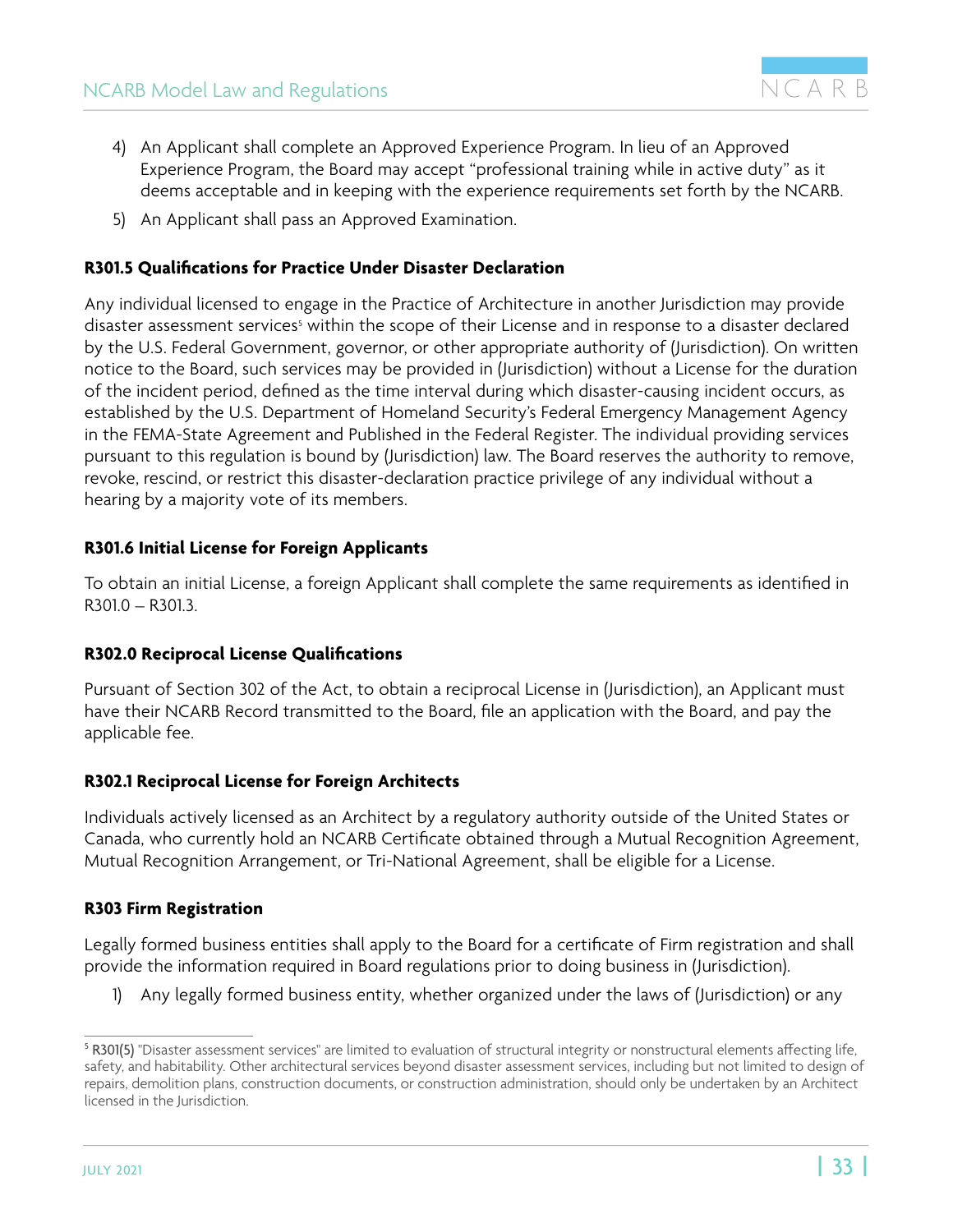<span id="page-33-0"></span>other Jurisdiction, may neither offer nor provide architectural services in (Jurisdiction) until such entity has obtained a certificate of Firm registration issued by the Board. A certificate of Firm registration may be issued as of the date it is approved by the Board and shall be valid for two (2) years.

- 2) The Board may issue a certificate of Firm registration to a legally formed business entity upon receipt of all of the following:
	- a. An application prescribed by the Board, which shall designate one or more supervising Architects who shall perform or directly supervise the performance of all architectural services by said Firm in (Jurisdiction). Performing or directly supervising the performance of all architectural services shall mean unrestricted, unchecked, and unqualified command of, and legal accountability for, the architectural services performed. Specifications, drawings, or other related documents will be deemed to have been prepared by the Architect or under the Architect's direct supervision only when the requirements of this regulation (R303) are fully satisfied. To be designated as a supervising Architect, an Architect must be:
		- i. Licensed by the Board;
		- ii. A full-time active employee of the Firm; and
		- iii. Primary occupation is with the Firm.
	- b. The applicable fee.
- 3) If any change occurs in any of the information provided to the Board pursuant to R303(2) during the period for which a certificate of Firm registration is granted, such change must be reported to the Board within 30 days after the effective date of such change.
- 4) Pursuant to Section 501 of the Act, the Board may revoke or suspend a certificate of Firm registration granted pursuant to R303 if any officer, director, or employee of a registered Firm violates any provision of the Act or these regulations; provided, however, that it shall be an affirmative defense if the Firm demonstrates to the Board that such individual was not acting as an agent of the Firm at the time such violation occurred.

#### **R304 Continuing Education**

In addition to all other requirements for License renewal, an Architect must complete Continuing Education Hours each calendar year or be exempt from these Continuing Education requirements as provided below. Failure to comply with these requirements may result in non-renewal of the Architect's License.

- 1) Continuing Education Hours. 12 Continuing Education Hours must be completed in Health, Safety, and Welfare Subjects acquired in Structured Educational Activities. Continuing Education Hours may be acquired at any location. Excess Continuing Education Hours shall not be credited to a future calendar year.
- 2) Reporting and Record Keeping. An Architect shall complete and submit forms as required by the Board certifying that the Architect has completed the required Continuing Education Hours. Forms may be audited by the Board for verification of compliance with these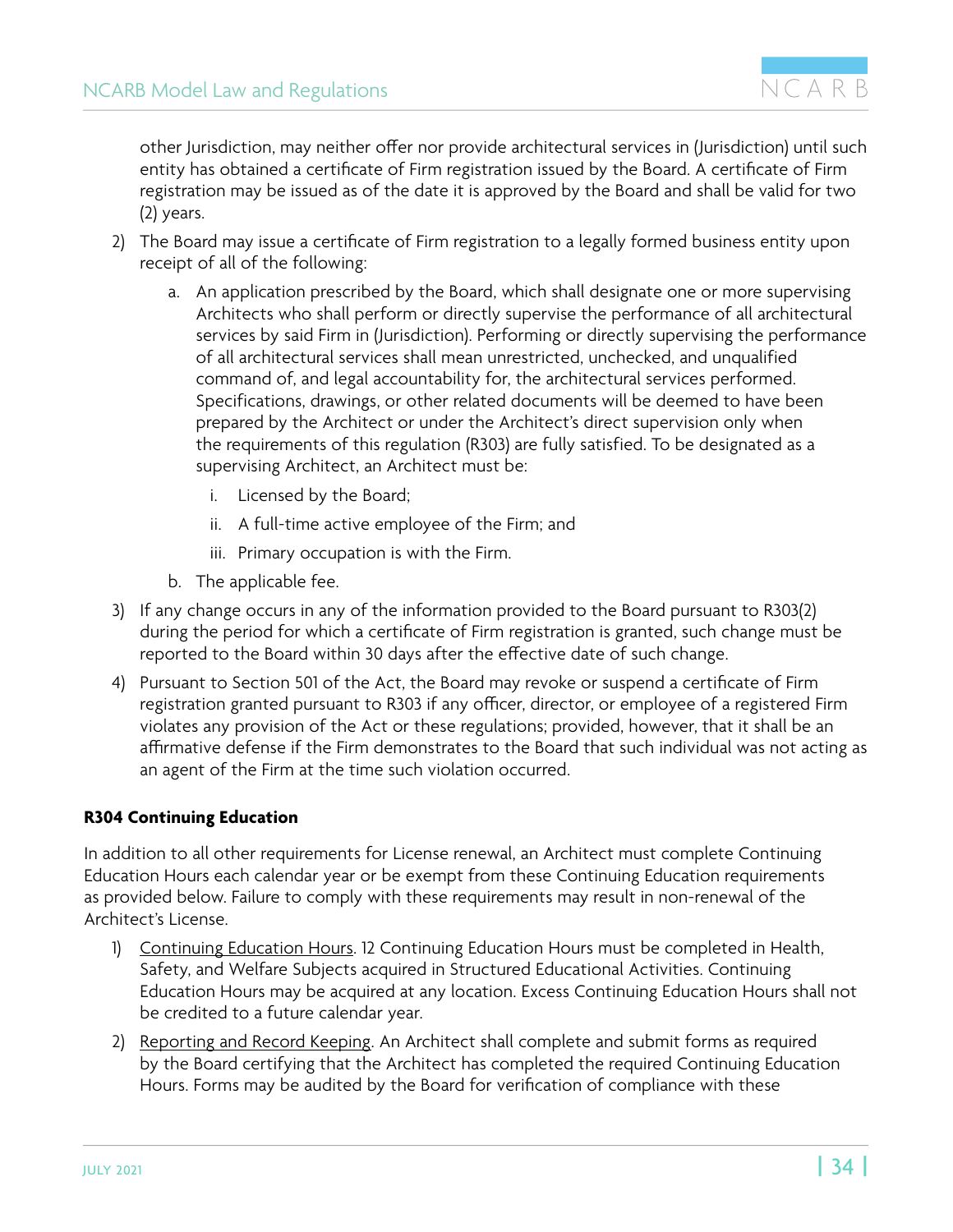<span id="page-34-0"></span>requirements. Documentation of reported Continuing Education Hours shall be maintained by the Architect for six (6) years from the date of award. If the Board disallows any Continuing Education Hours, the Architect shall have 60 days from notice of such disallowance either to provide further evidence of having completed the Continuing Education Hours disallowed or to remedy the disallowance by completing the required number of Continuing Education Hours (but such Continuing Education Hours shall not again be used for the next calendar year). If the Board finds, after proper notice and hearing, that the Architect willfully disregarded these requirements or falsified documentation of required Continuing Education Hours, the Architect may be subject to disciplinary action in accordance with the [Act] and Board regulations.

- 3) Exemptions. An Architect shall not be subject to these requirements if:
	- a. The Architect has been granted emeritus or inactive status by the Board; or
	- b. The Architect otherwise meets all renewal requirements and is called to active military service, has a serious medical condition, or can demonstrate to the Board other like hardship, then upon the Board's so finding, the Architect may be excused from some or all of these requirements; or
	- c. The Architect lists the Architect's occupation as "retired" or "inactive" on the Board approved renewal form and further certifies that the Architect is no longer engaging in the Practice of Architecture.
- 4) Reinstatement of Retired or Inactive Architects. In the event such a retired or inactive Person elects to return to active practice, they shall request reinstatement of their License by providing the Board with documentation of the completion of twelve (12) Health, Safety, and Welfare Continuing Education Hours within the preceding twelve (12) months before they may resume actively engaging in the Practice of Architecture. Inactive or retired Persons returning to active practice must report CEHs earned prior to the request to reactivate.

#### **R305 Requirements for License Renewal**

[Describe terms, including fee with cross-reference to R313, citing applicable statute.]

- 1) A License shall be renewed every two (2) years.<sup>6</sup>
- 2) An Architect shall renew the License prior to its renewal date to continue engaging in the Practice of Architecture. It is the responsibility of the Architect to timely renew the License.
- 3) To renew a License, an Architect shall complete a renewal application prescribed by the Board and pay the renewal fee established in R313 on or before the renewal date.
- 4) After reviewing the renewal application, the Board may renew the License.

#### **R306 Requirements for Reinstatement of Delinquent and Expired License**

1) A License not renewed by its renewal date shall be a "Delinquent License" for a period of

<sup>6</sup> R305(1) Jurisdictions have various renewal schedules and methods. In an effort to ensure continuous revenue stream throughout the renewal period, consider renewals on a two-year even-odd cycle to expire at the end of the month two years from issue date. In addition to continuity of cash flow, this allows for a smoother process for staff processing renewals.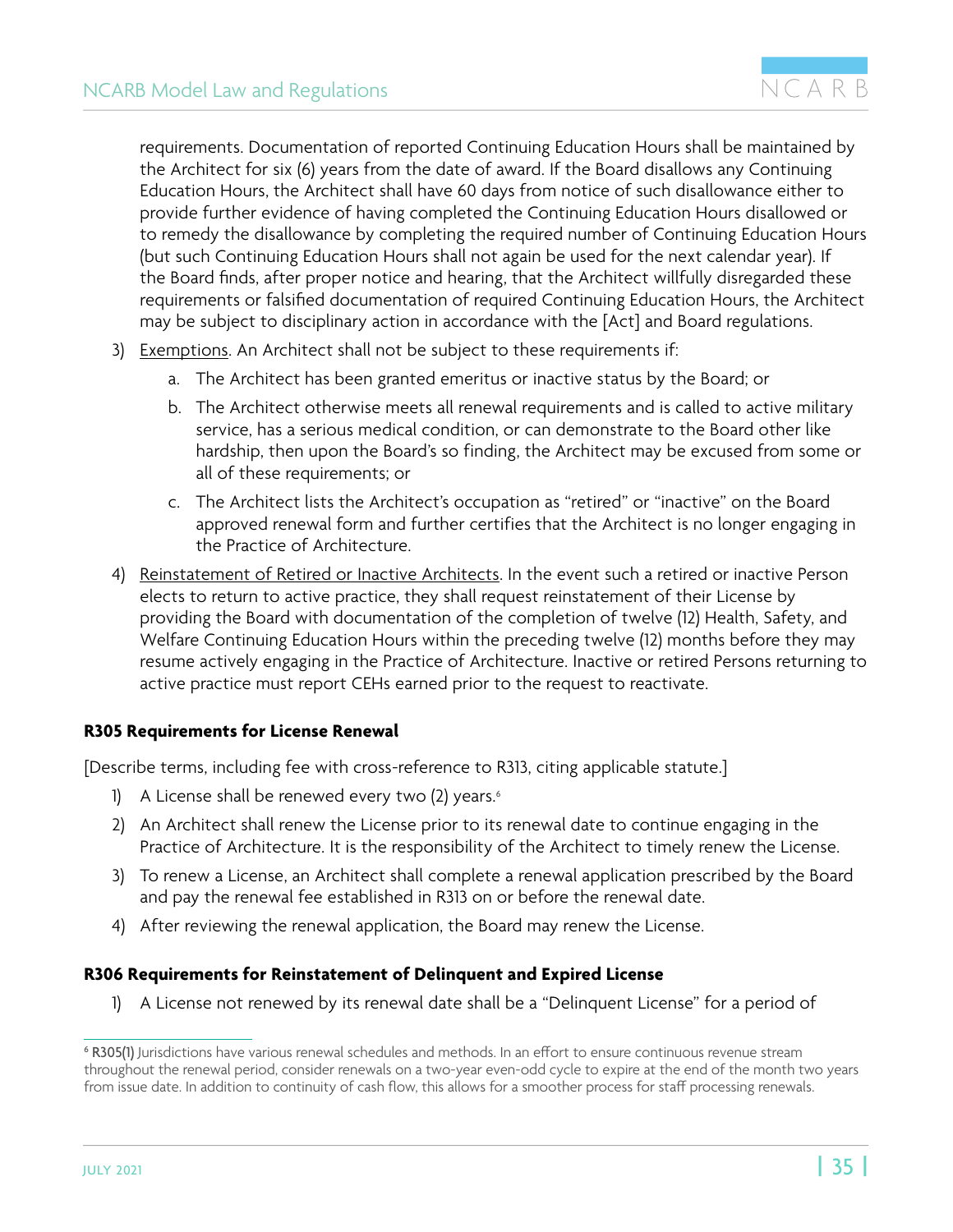<span id="page-35-0"></span>up to 120 days after its renewal date until the License is reinstated. A License not renewed after 120 days of its renewal date shall be an "Expired License" until the License is reinstated. An Architect with a Delinquent License or Expired License is prohibited from engaging in the Practice of Architecture in this (Jurisdiction) until such License is reinstated pursuant to this section R306.

- 2) To resume engaging in the Practice of Architecture, an Architect with a Delinquent License or Expired License shall apply for reinstatement by the Board to resume engaging in the Practice of Architecture. Each Applicant for reinstatement of a Delinquent or Expired License must submit documentation satisfactory to the Board meeting in accordance with the following criteria:
	- a. Delinquent License: An Applicant for reinstatement of a Delinquent License shall submit to the Board:
		- i. A completed application for License reinstatement prescribed by the Board and payment of applicable fees including a late fee as determined by the Board but not to exceed three times the Board's initial licensure application fee; and
		- ii. Documentation of successful completion of all applicable licensure renewal requirements.
	- b. Expired License: An Applicant for reinstatement of an Expired License shall satisfy the requirements set forth in this R306 and R301.0 – R301.3 and is subject to the following:
		- i. In connection with any application for an Expired License reinstatement, the Board may impose any additional reasonable requirements it deems necessary.
		- ii. The Board may also consider any relevant extenuating circumstances duly submitted in conjunction with any reinstatement application for an Expired License where the Applicant can demonstrate hardship, so long as the Board maintains its public protection mission in considering any such reinstatement application.
		- iii. Applicants for reinstatement of an Expired License must also submit evidence to the Board of completing twenty-four (24) Continuing Education Hours in Health, Safety, and Welfare Subjects acquired in Structured Educational Activities within a two (2) year period immediately prior to the reinstatement application.

#### **R307 Reinstatement of Inactive License**

[Describe terms, including fee with cross-reference to R313, citing applicable statute.]

- 1) An Architect may apply for Inactive License status if the Architect satisfies the following criteria:
	- a. Holds a License in Good Standing; and
	- b. Certifies that they shall not engage in the Practice of Architecture while on inactive status except to identify themself as an inactive licensee.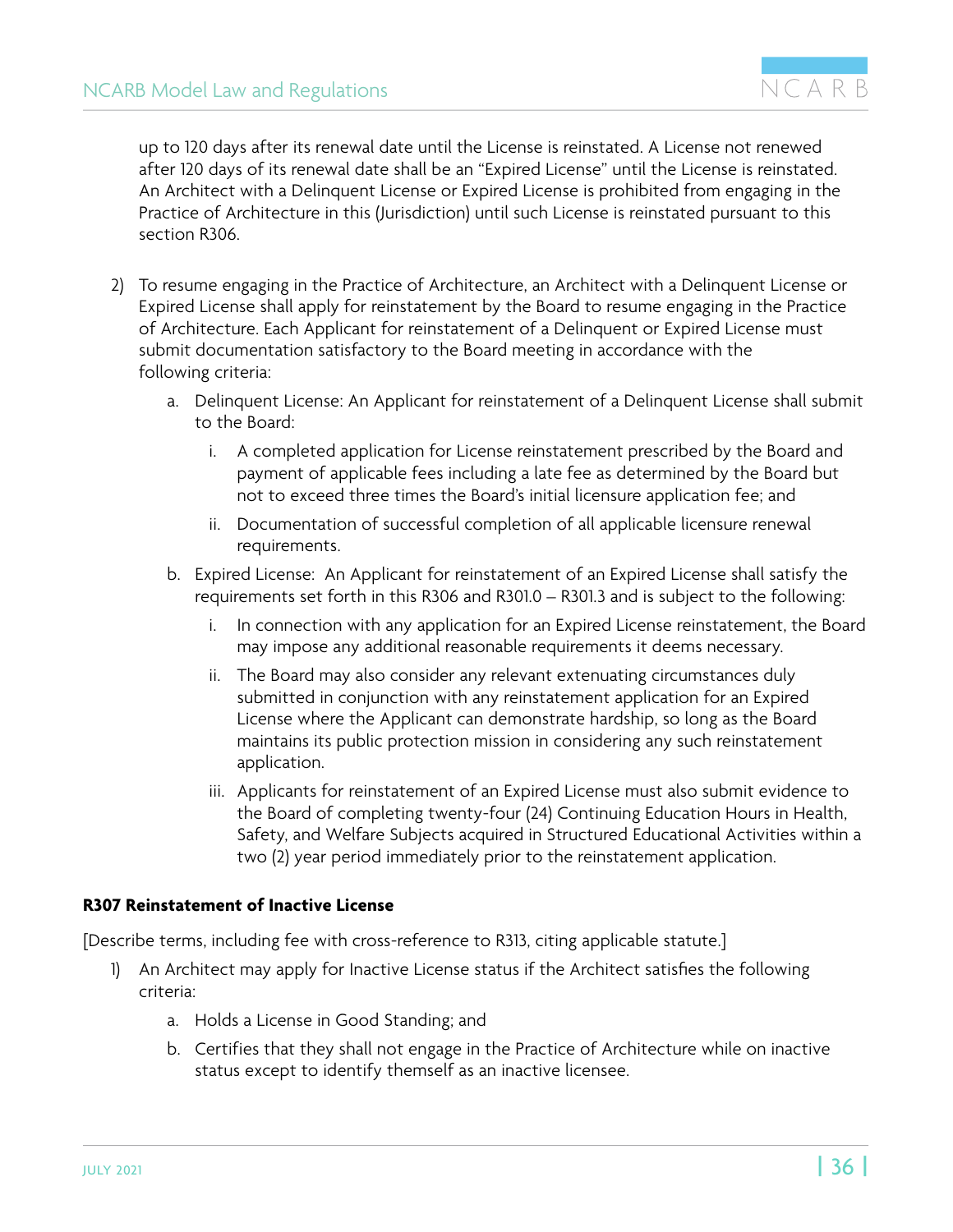

- <span id="page-36-0"></span>2) Upon application to the Board, if all requirements are met, the Architect shall be granted Inactive License status.
- 3) Inactive status licensees are not required to fulfill the continuing education requirement.
- 4) A License may remain on inactive status indefinitely.
- 5) In the event a Person with Inactive Licensure status elects to return to active practice in [Jursidiction], they shall submit a current renewal application form, the renewal fee, and documentation of the completion CEHs as per Regulation 304.4 before they may resume actively engaging in the Practice of Architecture.

After reviewing the renewal application, the Board may renew the License.

#### **R308 Architect Emeritus Requirements**

- 1) An Architect may apply for Architect emeritus status if the Architect satisfies the following criteria:
	- a. Holds a License in Good Standing;
	- b. Is retired from the active Practice of Architecture. "Retired" means the Architect no longer engages in the active Practice of Architecture as defined in Section 103 of Article I of the Act; and
	- c. Was registered for at least ten (10) years in (Jurisdiction) or is 65 years of age or older.
- 2) An Architect who can provide, to the Board's satisfaction, documentation that the Architect is physically or mentally unable to engage in the Practice of Architecture may also apply for Architect emeritus status.
- 3) Upon application to the Board, if all requirements are met, the Architect shall be granted Architect emeritus status.
- 4) An individual granted Architect emeritus status may use the title "Architect emeritus" on any letter, title, sign, card, or device.
- 5) If an Architect emeritus wishes to engage in the active Practice of Architecture, they shall submit a current renewal application form, the renewal fee, and documentation of completing twelve (12) Health, Safety, and Welfare Continuing Education Hours required by regulation.

#### **R309 Reinstatement of License Following Disciplinary Action**

The Board shall have the power under Section 309 of the Act to reinstate a License that has been revoked, suspended, or restricted by the Board, for engaging in conduct in violation of the Act or these regulations. The Board may be petitioned for License reinstatement in writing on the form required by the Board, with payment of the required fee per R313.

#### **R310 (Model Law Section 310. Prima Facie Evidence of Licensure)**

[Reserved]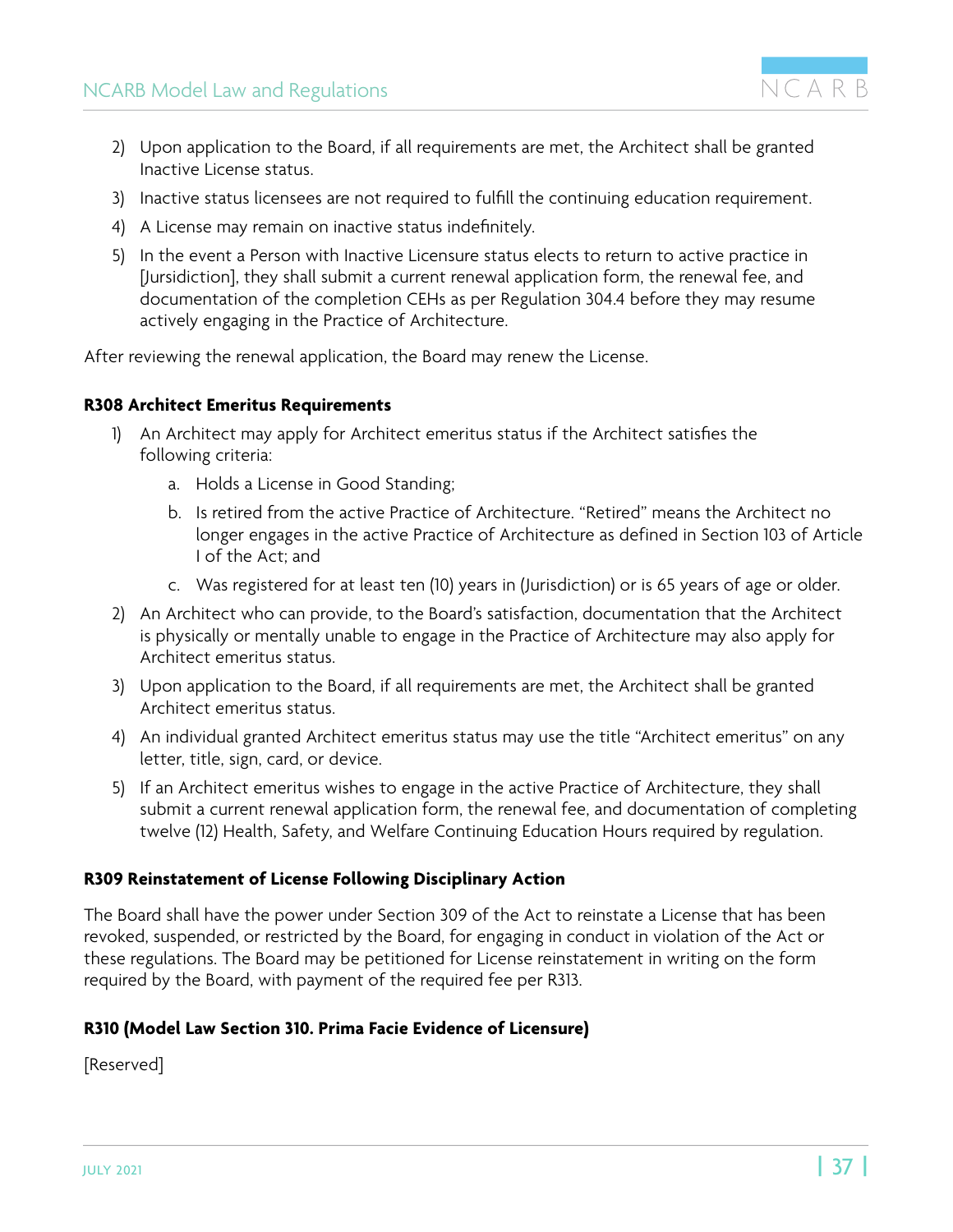

#### <span id="page-37-0"></span>**R311 Source of Data**

Sources of data shared by the Board and NCARB for determination of qualifications for licensure (initial, reciprocity, or renewal) may include, but not be limited to:

- 1) Status of licensure in (Jurisdiction), and
- 2) History or status of complaints or Board(s) investigations, and
- 3) History or status of disciplinary actions taken by Board(s).

#### **R312 Confidentiality**

Notwithstanding any other law, an Applicant's Social Security number, federal employer identification number, or individual taxpayer identification number furnished to the Board pursuant to the Act or these regulations shall not be deemed a matter of public record, shall not be open to or made available for public inspection, shall not be used for a purpose inconsistent with the Act or these regulations, and shall be removed from the record in the custody of the Board at such time that such information is no longer necessary for the enforcement of the Act or these regulations. The Board shall maintain records for a period of at least three (3) years after the end of the period of time to which they relate.

#### **R313 Fees**

[Insert schedule of fees, with cross-references to statutory language permitting the Board to establish fees [Section 211(1)(e) of the Act], or to any fees set by statute. This list should identify all categories of fees, including those to be established from time to time by the Board.]

#### **R314 Application Appeals**

[Insert procedures as identified by the (Jurisdiction) Administrative Procedures Act]<sup>7</sup>

<sup>7</sup> R314 In the event that no appeals process exists in the Administrative Procedures Act, the Board should establish broad procedures for instituting a process by which a candidate could have their application re-evaluated. The procedures should include, but not be limited to the following: the right to a hearing, notice of the hearing, right to counsel, procedures to be used during the hearing (evidence, witnesses, depositions, and subpoenas), final decisions, and other Board-specific items related to the application review process. This provides an additional layer of public protection by ensuring that the candidate's qualifications meet the standards of the Board.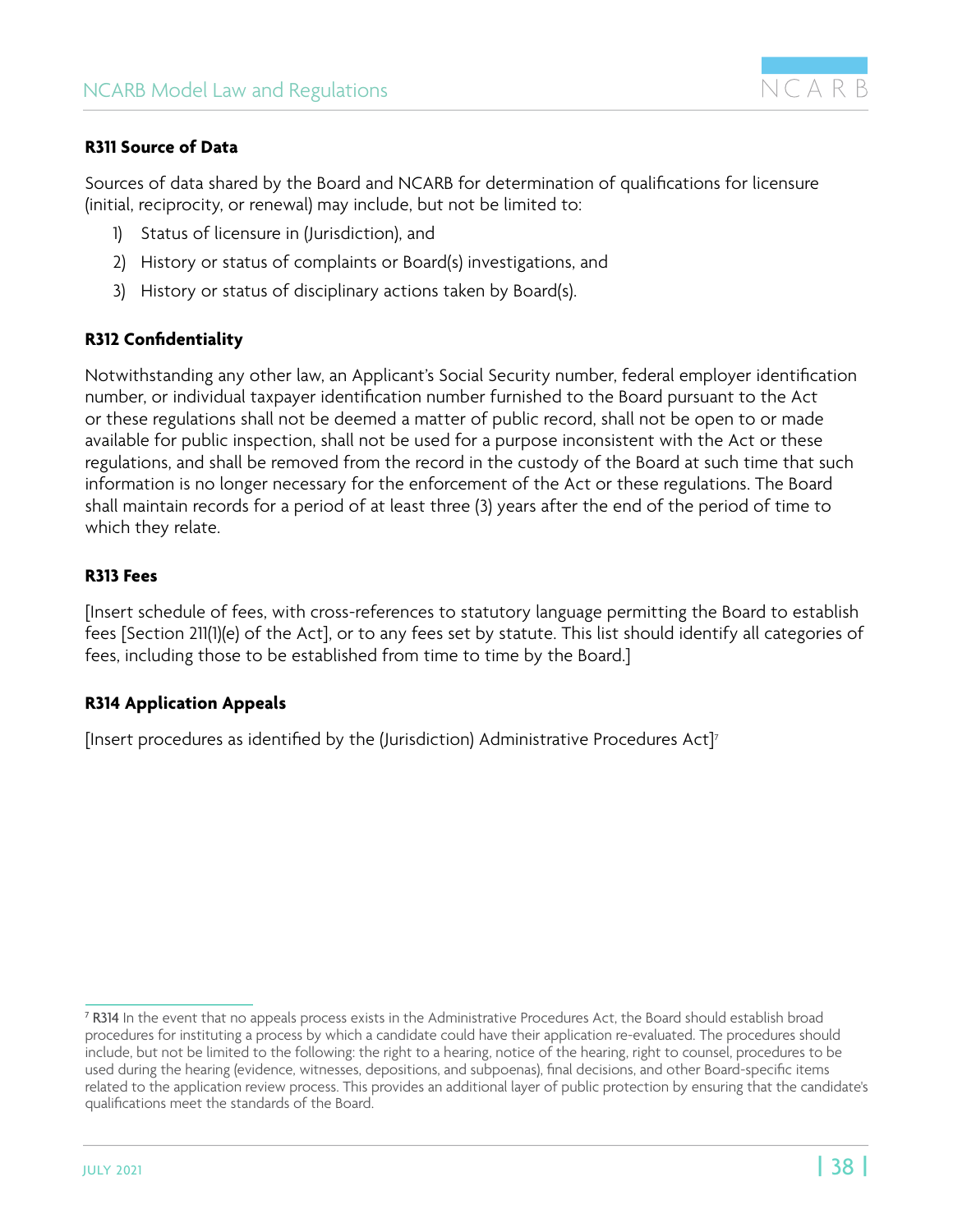

#### <span id="page-38-0"></span>**R401.0 Design and Use of Architect's Seal**

- Pursuant to Section 401 of the Act and subject to R501(C), each Architect must procure a seal, which shall contain the Architect's first and last name, the Architect's License number, and the words "LICENSED ARCHITECT— [NAME OF JURISDICTION]." This seal must comply in all respects, including size and format, with the seal shown below: [INSERT SPECIMEN SEAL IMPRINT.]
- 2) As required by Section 401 of the Act, the seal must appear on all Technical Submissions prepared under the Responsible Charge of the Architect, including, but not limited to, each drawing sheet and the specifications cover. Such seal and signature may be electronic.

#### **R401.1 Architect Seal**

- 1) An Architect may seal and sign Technical Submissions only if the Technical Submissions were:
	- a. Prepared by the Architect;
	- b. Prepared by individuals under the Architect's Responsible Charge;
	- c. Prepared by another Architect if the sealing and signing Architect has reviewed the other Architect's work and either has coordinated the preparation of the work or has integrated the work into their own Technical Submissions; or
	- d. Prepared by another Architect licensed in any Jurisdiction and holding a current and valid NCARB Certificate if the sealing and signing Architect has reviewed the other Architect's work and has integrated the work into their own Technical Submissions.
- 2) An Architect may include in Technical Submissions and may seal and sign Prototypical Building documents prepared by an Architect licensed in any Jurisdiction. The Architect shall modify the Prototypical Building documents to comply with the requirements of (Jurisdiction).
- 3) An Architect may also seal and sign drawings, specifications, or other work that is not required to be sealed by this Act.
- 4) An Architect who has sealed and signed Technical Submissions integrating the work of another Architect into the Architect's own work shall maintain and make available to the Board adequate and complete records demonstrating the nature and extent of the Architect's review of and integration of the other Architect's work into their own Technical Submissions. Following such sealing and signing, these records shall comply with the provisions of Section 403 of Law.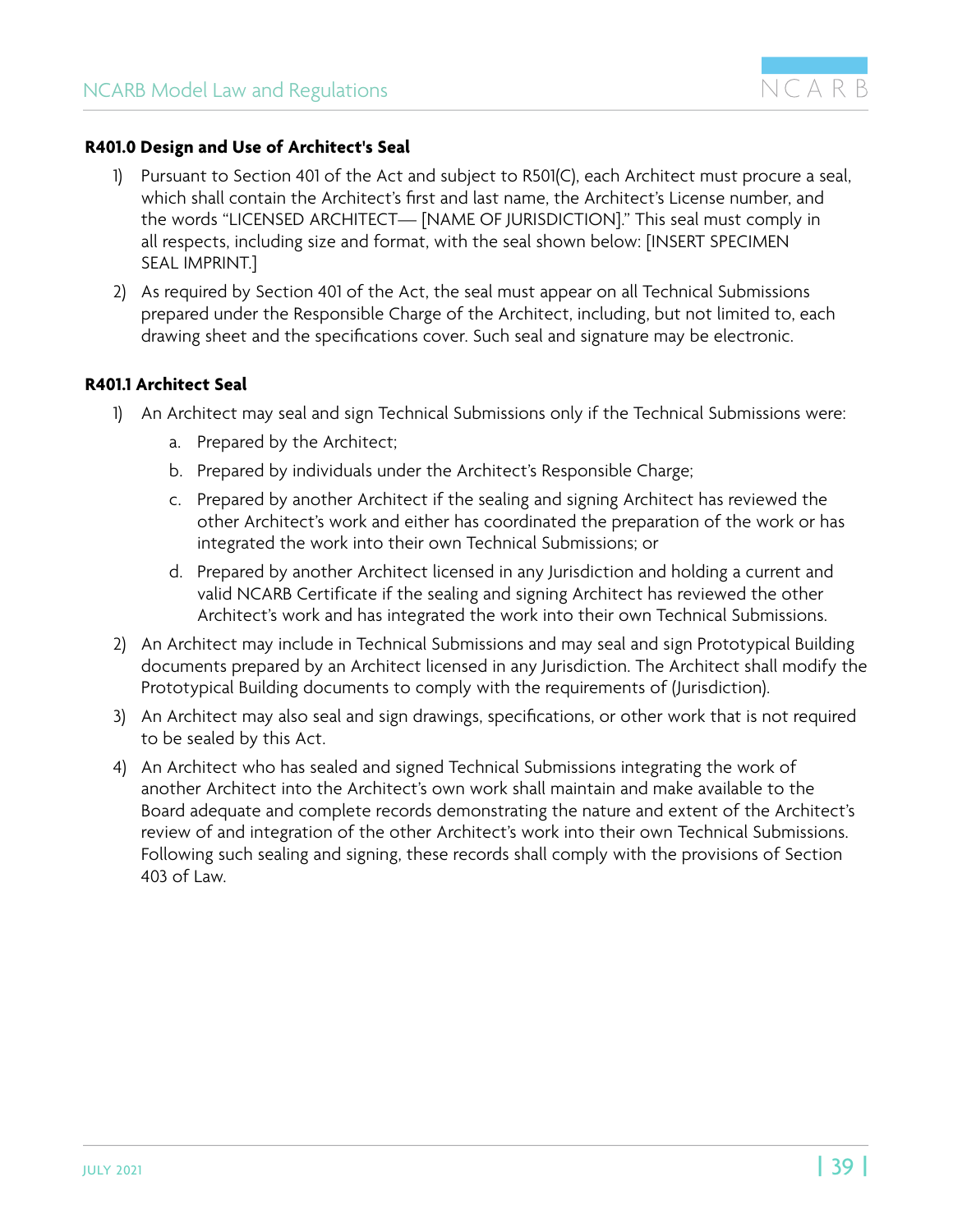

#### <span id="page-39-0"></span>**R402 Titles for Individuals and Firms**

- 1) Architects licensed in (Jurisdiction) are authorized to use any form of the word "Architect" or the word "architecture" to describe themselves and to describe services they offer and perform in (Jurisdiction).
- 2) A Firm licensed in (Jurisdiction) is authorized to use any form of the word "Architect" or the word "architecture" in its name or to describe services it offers or performs in (Jurisdiction).
- 3) No entity other than those qualified in subsections (1) and (2) of this section may use any form of the word "Architect" or "architecture" in its name or to describe services it offers or performs in (Jurisdiction).<sup>8</sup>

#### **R403 (Model Law Section 403. Record Keeping)**

[Reserved]

 $^8$  **R402(3)** Jurisdictions may add any additional language related to exceptions to the use of the word "Architect" or the word "architecture."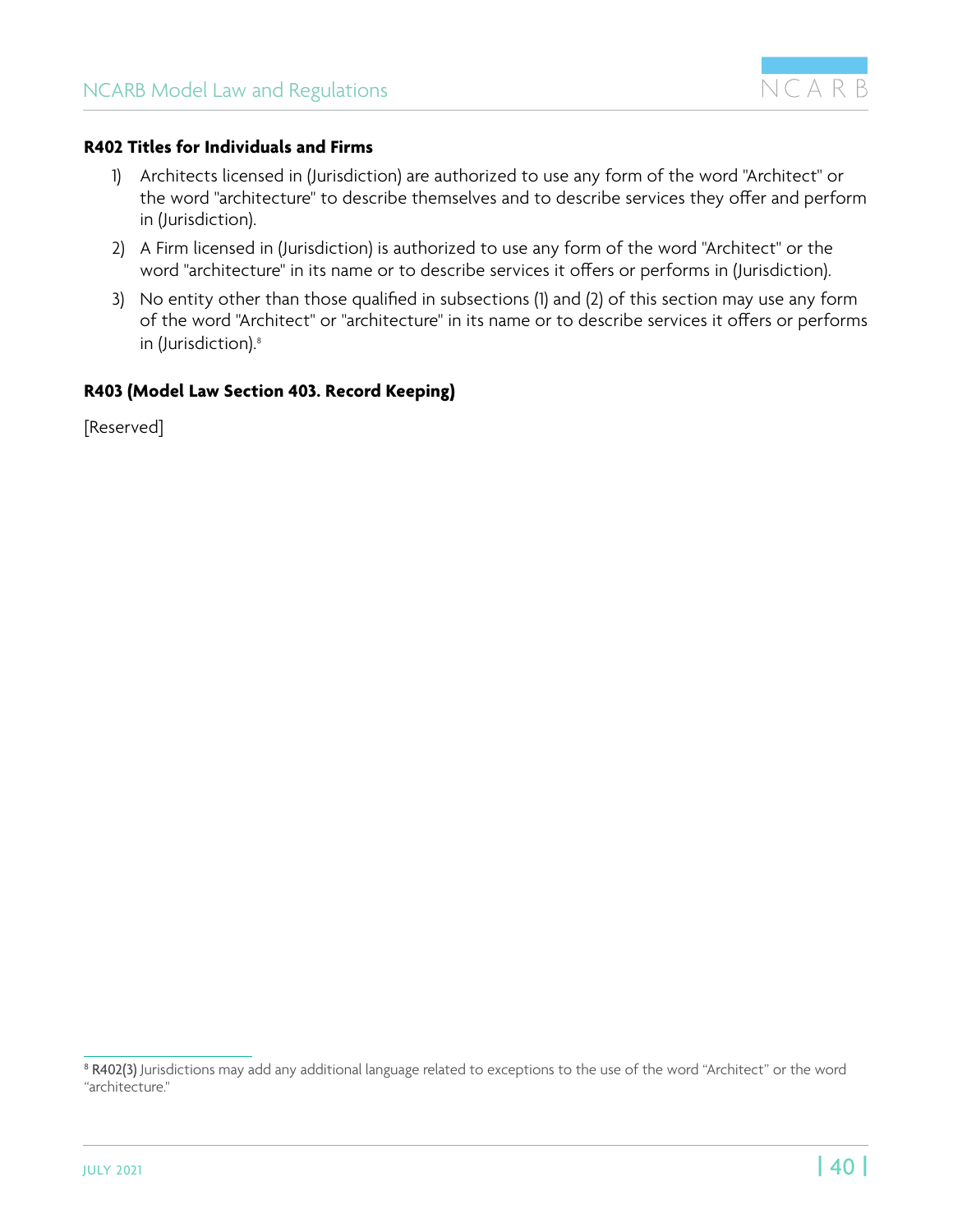

#### <span id="page-40-0"></span>**R501 Enforcement Authority and Grounds for Discipline**

The Board may take disciplinary action based upon the grounds for discipline in Section 501 of the Act or one or more of the following grounds:

- 1) Conduct that violates security of the Architect Registration Examination as cited in NCARB Board Policies, as amended or supplanted, which are incorporated herein by reference, related to the Architect Registration Examination or any other Examination materials.
- 2) Conduct that violates the *Architectural Experience Program Guidelines* related to the Architectural Experience Program, which is incorporated herein by reference.
- 3) Conduct that violates the *NCARB Model Rules of Conduct* currently in effect at the time of the putative violation. The *NCARB Model Rules of Conduct*, as amended or supplanted, is incorporated herein by reference.

#### **R502 Disciplinary Procedures**

[Insert disciplinary procedures as identified by the (Jurisdiction) Administrative Procedures Act]<sup>9</sup>

#### **R503 Disciplinary and Other Enforcement Actions**

[Insert a disciplinary matrix of standard enforcement actions for certain violations.]<sup>10</sup>

| <b>Violation</b>                                                                                                                            | <b>Citation</b>                | <b>Discipline</b> | Fine or<br>Penalty |
|---------------------------------------------------------------------------------------------------------------------------------------------|--------------------------------|-------------------|--------------------|
| Practice of Architecture while License or Firm<br>registration is expired.                                                                  | 305(2) and<br>R <sub>305</sub> |                   |                    |
| Aiding or abetting any Person with engaging in the<br>Practice of Architecture without being licensed or<br>registered pursuant to the Act. | 501(G)                         |                   |                    |
| Unauthorized use of term "Architect"<br>or "architectural."                                                                                 | 402(2)                         |                   |                    |

<sup>9</sup> R502 The Board should establish broad procedures for instituting disciplinary actions including but not limited to the following: the right to a hearing, notice of the hearing, right to counsel, informal settlements, procedures to be used during the hearing (evidence, witnesses, dispositions, and subpoenas), final decisions, appeals, and other Board-specific items related to the disciplinary process. Boards are encouraged to publish practice-related disciplinary actions. This provides an additional layer of public protection by making clients and future clients aware of such actions by Architects and anyone fraudulently holding themselves out as an Architect.

<sup>&</sup>lt;sup>10</sup> R503 The Board should publish a disciplinary matrix of standard enforcement actions for certain violations to provide notice to licensees and encourage consistent disciplinary actions.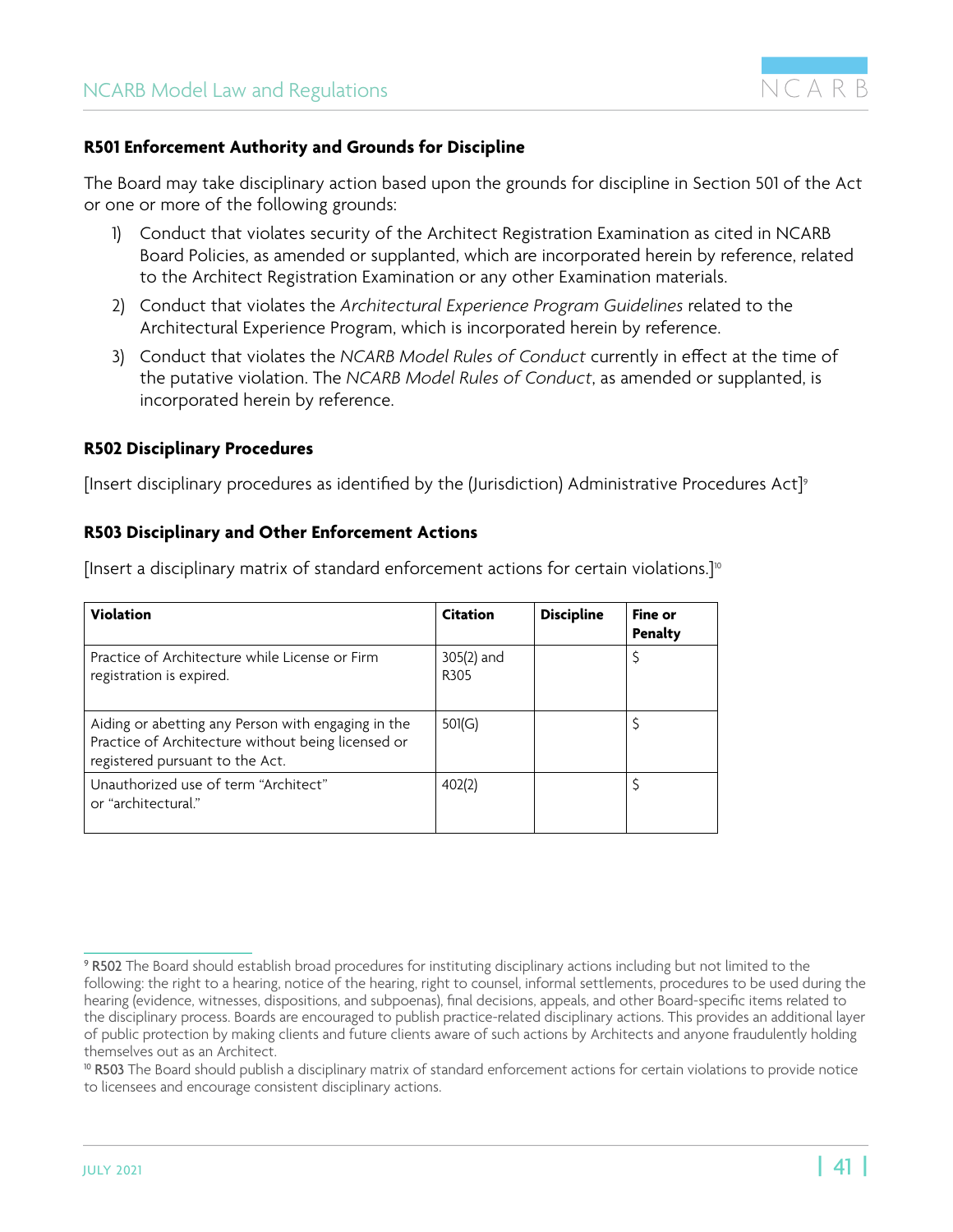

#### <span id="page-41-0"></span>**R601 Complaint Procedures**

[Insert procedures for reporting and receiving complaints of a possible violation of this Act as identified by (Jurisdiction) Administrative Procedures Act].<sup>11</sup>

#### **R602 (Model Law Section 602 Duty to Report Misconduct)**

[Reserved]

<sup>&</sup>lt;sup>11</sup> R601 Effectively addressing misconduct is a critical function of a Board to ensure public protection. Any regulations related to complaints received and investigations should be consistent with the (Jurisdiction's) Administrative Procedures Act, including, but not limited to, the following: how the agency receives a complaint, initial review of the complaint, the investigation process, dismissal of the complaint, referral for disciplinary action, and any alternative actions.

Boards may structure the investigative process in a variety of different formats, including, but not limited to, an in-house investigator, hired investigator, discipline committee consisting of Board members, or the Jurisdiction's Department of Justice. The process employed by the Board will often reflect the organizational structure of the agency within the Jurisdiction and the resources available. The results of the investigation should be shared with the full Board to make a final determination. Board members involved directly in the investigation should recuse themselves from the full Board deliberations and determinations to avoid conflicts.

Complaints and information collected in the course of an investigation should be protected from public records requests. It is recommended that Boards explore the possibility of obtaining an exemption for this information in its Public Records law.